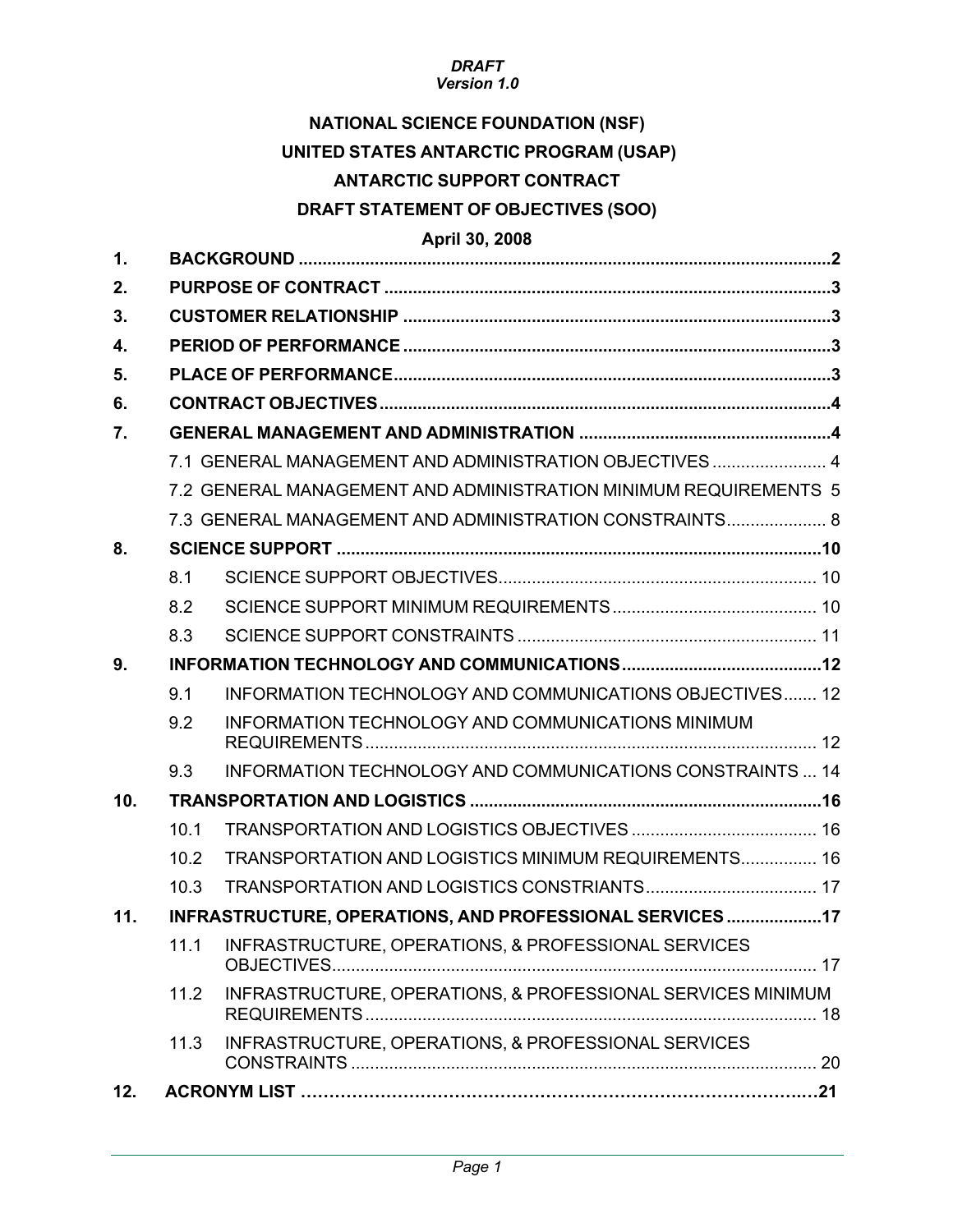## **NATIONAL SCIENCE FOUNDATION (NSF) UNITED STATES ANTARCTIC PROGRAM (USAP) ANTARCTIC SUPPORT CONTRACT DRAFT STATEMENT OF OBJECTIVES (SOO)**

## *1. BACKGROUND*

The National Science Foundation (NSF) is an independent executive branch Federal agency established by the National Science Foundation Act of 1950, as amended. Its mission is to promote the progress of science; to advance the national health, prosperity, and welfare; to secure the national defense; and for other purposes.

NSF is authorized to initiate and support:

- Basic scientific research and research fundamental to the engineering process,
- Programs to strengthen scientific and engineering research potential,
- Science and engineering education programs at all levels and in all fields of science and engineering.
- An information base on science and engineering appropriate for development of national and international policy,
- Fostering the interchange of scientific and engineering information nationally and internationally,
- Maintaining facilities in the Antarctic and promoting the U.S. presence through research conducted there, and
- Addressing issues of equal opportunity in science and engineering.

NSF's vision is to advance discovery, innovation and education beyond the frontiers of current knowledge, and empower future generations in science and engineering. NSF's goals- discovery, learning, research infrastructure and stewardship--provide an integrated strategy to advance frontiers of knowledge, cultivate a world-class, broadly inclusive science and engineering workforce, build the nation's research capability through investments in advanced instrumentation and facilities, and support excellence in science and engineering research and education.

With an annual budget of about \$6 billion, NSF funds approximately 20 percent of all federally supported basic research conducted by America's colleges and universities.

The United States Antarctic Program (USAP) is funded and managed by the NSF Office of Polar Programs (OPP). By Presidential direction (Presidential Memorandum 6646, 1982), the USAP maintains an "active and influential presence in Antarctica designed to support the range of U.S. Antarctic interests." The USAP represents the national effort in Antarctica for scientific research conducted by universities and research institutions, as well as by other Federal agencies. The USAP is responsible for enabling the success of science programs in Antarctica through sustaining logistics and support infrastructure at permanent stations, remote field camps, laboratory facilities, and on research vessels. The USAP operates within the framework of the Antarctic Treaty System and U.S. implementing laws.

Scientific research and the operational support of that research are the principal activities supported by the United States Government in Antarctica. The goals are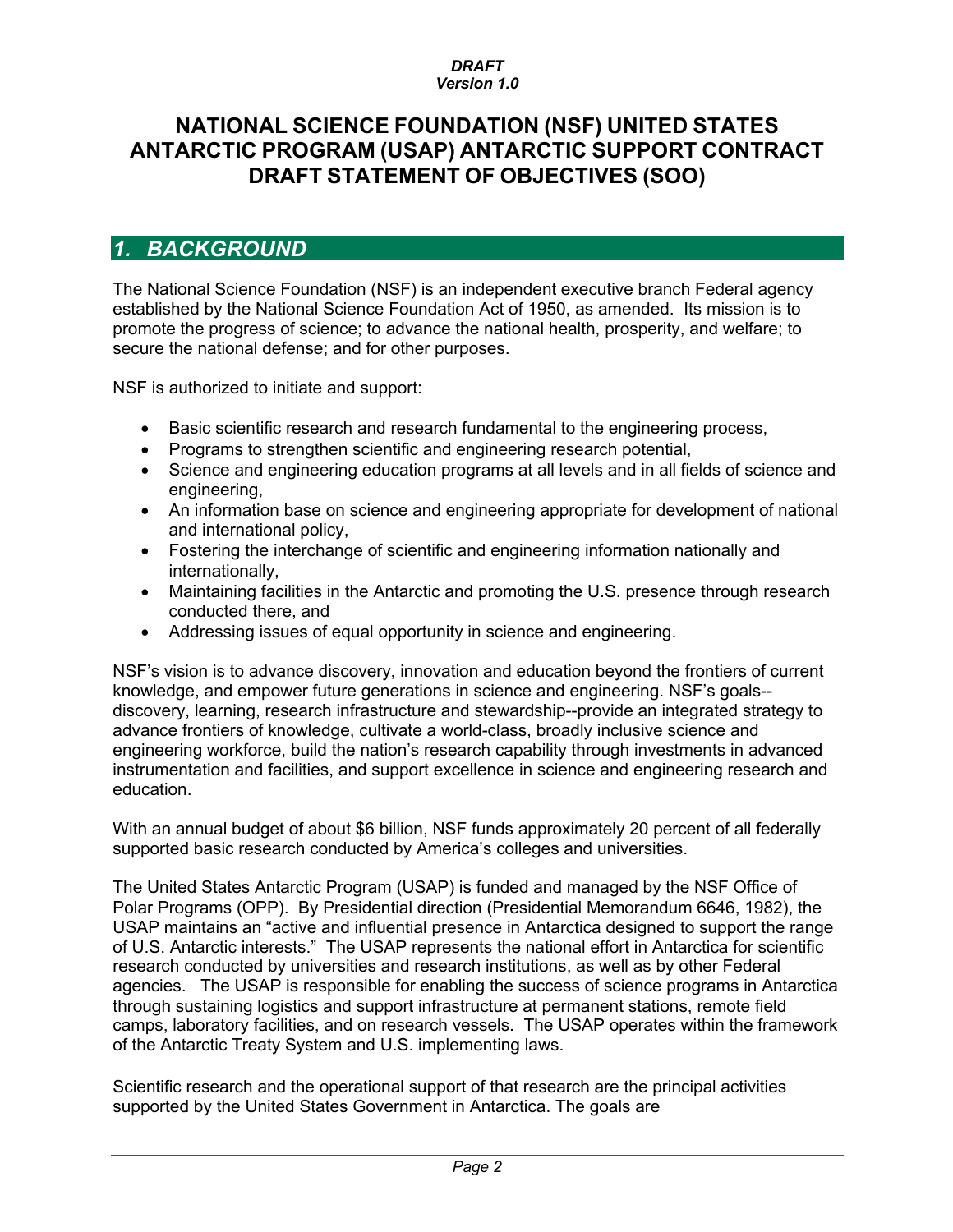- to expand fundamental knowledge of the region,
- to foster research on global and regional problems of current scientific importance, and
- to use the region as a platform from which to support research.

To achieve its goals, NSF operates three year-round scientific stations in Antarctica:

- McMurdo Station located on Ross Island in the southwestern corner of the Ross Sea is Antarctica's largest station and serves as a gateway for U.S. scientific field teams as well as the logistics hub for most U.S. scientific support activity,
- Amundsen-Scott South Pole Station is located 841 statute miles inland from McMurdo, at the geographic South Pole, and
- Palmer Station is located on Anvers Island in the Antarctic Peninsula region and is logistically isolated from the other stations.

## *2. PURPOSE OF CONTRACT*

The contractor selected for the Antarctic Support Contract shall operate and maintain the United States' facilities in Antarctica in support of the scientific research activities being undertaken by the USAP. The contractor will be responsible for a wide-ranging set of activities which include:

- General Management;
- Science Support:
- Information Technology and Communications;
- Infrastructure, Operations, and Professional Services; and,
- Transportation and Logistics.

## *3. CUSTOMER RELATIONSHIP*

The resulting contract is intended to create a cooperative relationship between the NSF and the Contractor. The NSF/Contractor relationship will reflect the attributes of an open, collaborative, customer-oriented, and professional association. The NSF intends to structure the contract in a manner that ensures the Contractor's goals and objectives are in alignment with those of the NSF, thus making the Contractor's performance critical to accomplishment of the USAP mission.

## *4. PERIOD OF PERFORMANCE*

The Government is contemplating a period of performance of up to 11.5 years, consisting of base and option period(s), from October 1, 2009.

## *5. PLACE OF PERFORMANCE*

Work will be performed within the United States, at forward staging facilities in Christchurch, New Zealand and Punta Arenas, Chile; at other international ports that serve as "gateways"; on the Southern Ocean, and throughout Antarctica.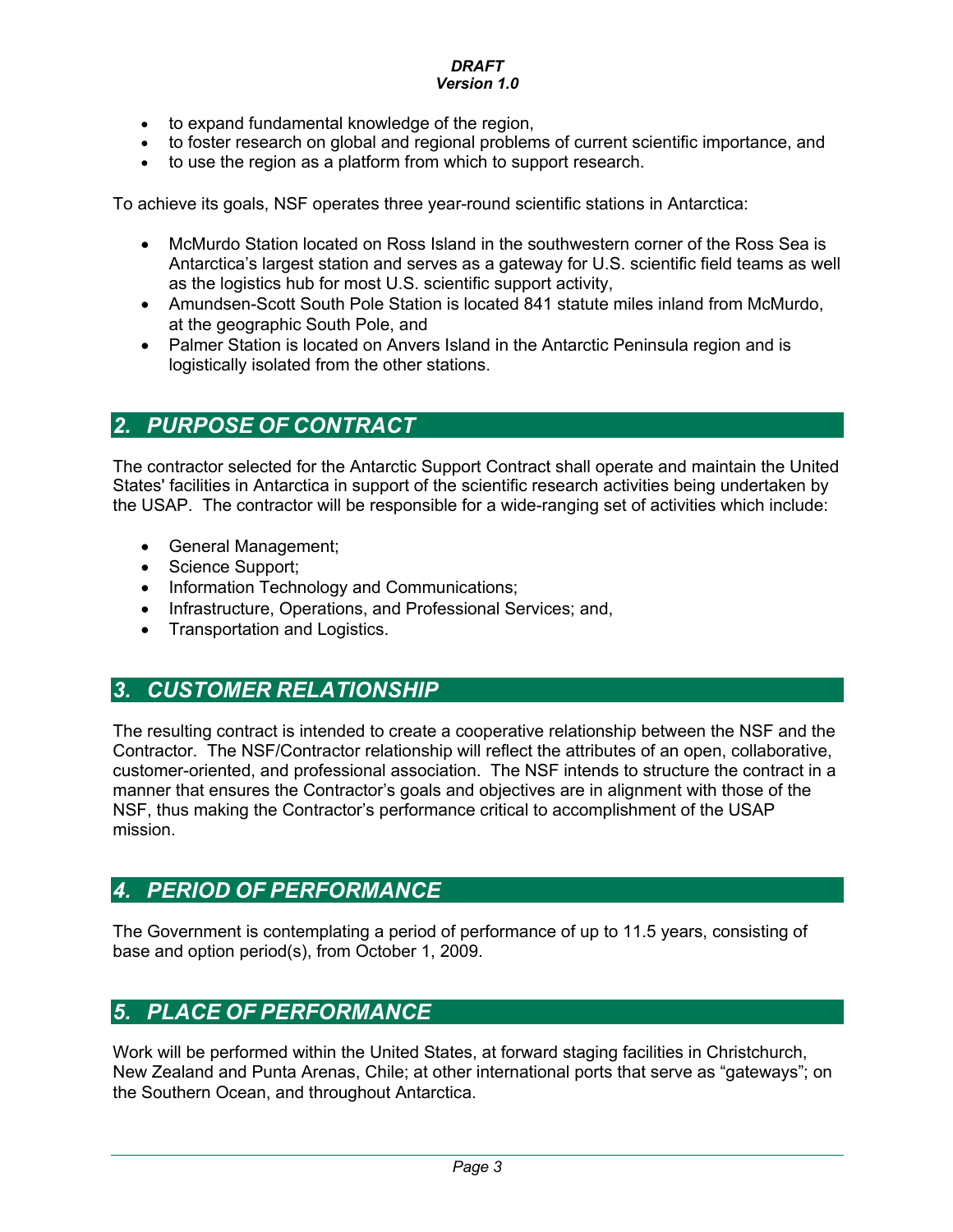# *6. CONTRACT OBJECTIVES*

The contractor shall assume the managerial responsibility for providing daily operations in support of USAP.

As part of the process for managing this program the contractor is expected to:

- Consistently take steps to understand the NSF's priority business issues and opportunities;
- Share the risks and responsibilities of joint implementations and initiatives;
- Ensure its products and services deliver tangible and meaningful business benefits;
- Work collaboratively with other USAP contractors, government departments, and business partners to ensure project success.

The NSF seeks a competitive, innovative and integrated solution set (management, technical and business) for USAP support. It is fully recognized and expected that technology and requirements will evolve during the life of the contract. To that end, only the highest level objectives and the constraints mandatory to the acquisition are provided in this Statement of Objectives so as to encourage potential offerors to be innovative and creative in responding with their proposed solution. Readers should not infer or imply any other constraints on solutions, other than as specified in this document. The government strongly encourages innovative, systems integration type solution sets that address NSF's requirements. Ample time and opportunity will be provided for potential offerors to examine extensive documentation of the asis state of the current support contract and several of the physical sites to determine the full set of requirements that need to be addressed in proposals.

## *7. GENERAL MANAGEMENT AND ADMINISTRATION*

### **7.1 GENERAL MANAGEMENT AND ADMINISTRATION OBJECTIVES**

General Management and Administration objectives are listed below:

a) Provide or integrate the services/service providers required for the USAP to achieve its mission objectives over the full range of activities encompassed by the USAP utilizing best practices in financial, property, project, and program management.

b) Provide support services within the context of a comprehensive safety, health, and medical program, while demonstrating leadership in the stewardship of the Antarctic environment.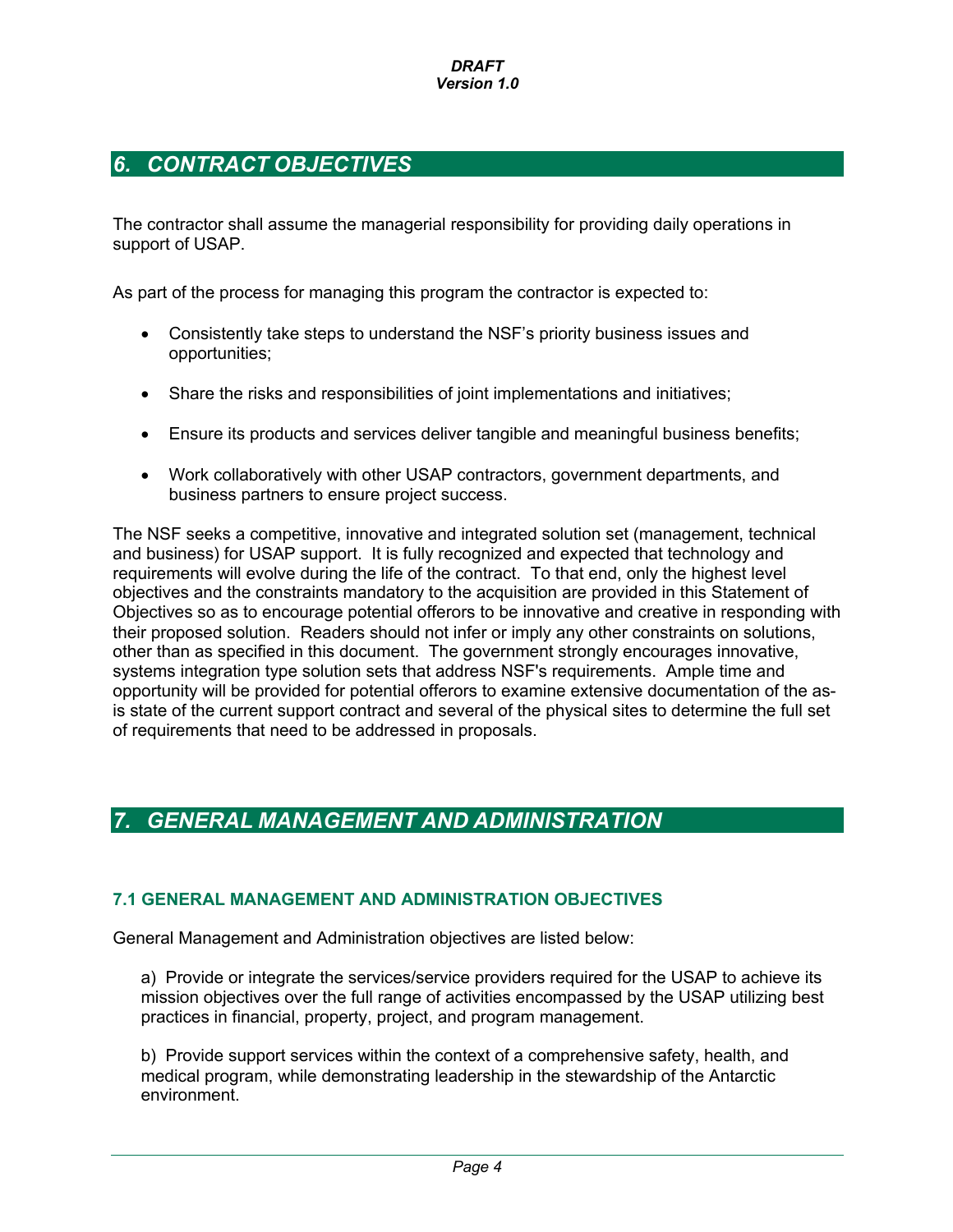c) Promote clear and accurate understanding of the USAP mission through Information Programs and Publications utilizing secure IT and communication systems.

### **7.2 GENERAL MANAGEMENT AND ADMINISTRATION MINIMUM REQUIREMENTS**

- a) The contractor shall establish systems to provide financial and project reporting and to allow the government to track contractor labor, direct and indirect costs to a level of detail that allows visibility to the major system, function, product, and service level.
- b) The contractor shall remain current with all developments in federal accounting and be prepared to adapt deliverables or deadlines as government guidance is revised.
- c) The contractor shall develop internal controls to minimize the potential for waste, fraud, and abuse.
- d) The contractor shall develop, implement and maintain an aggressive and comprehensive safety and occupational health risk management program that addresses the wide spectrum of routine and extraordinary hazards encountered by the diverse population of USAP participants at USAP locations in the U.S., in foreign countries, at sea, in the air, and in Antarctica, defined as that area of the world south of 60 degrees South latitude.
- e) In addition to compliance with standards, the safety and occupational health program shall incorporate the principles of operational risk management to address routine safety hazards, hazards encountered in unusual conditions and environments for which no standards exist, and dynamic operations.
- f) The safety and occupational health program shall interface with and complement the safety programs of other organizations and institutions, e.g., other Federal Agencies, New York Air National Guard, U.S. Air Force, universities, and other contractors.
- g) On the Antarctic continent and at major logistics nodes, e.g., Christchurch, New Zealand, and Punta Arenas, Chile, the contractor shall serve as NSF's representative in overseeing, assessing and enforcing all aspects of safety and safety risk management for all participants.
- h) The safety and occupational health program shall incorporate, but not be limited to, programs that manage and support the efforts of others in hazard identification; ionizing and non-ionizing radiation; scientific diving; logistics and research vessel safety; aviation ground support; remote field operations and mountaineering; laboratory safety; high altitude operations; explosives storage and blasting; boating; fire protection; confined spaces; unusual motor vehicle operations; emergency management; construction; offduty and recreational programs; routine and specialized safety awareness programs, training, and on-ice orientation; mishap notification, investigation, reporting and recordkeeping; risk analysis and management for operations and research projects; supply and management of protective equipment; industrial hygiene; and environmental health, to name a few.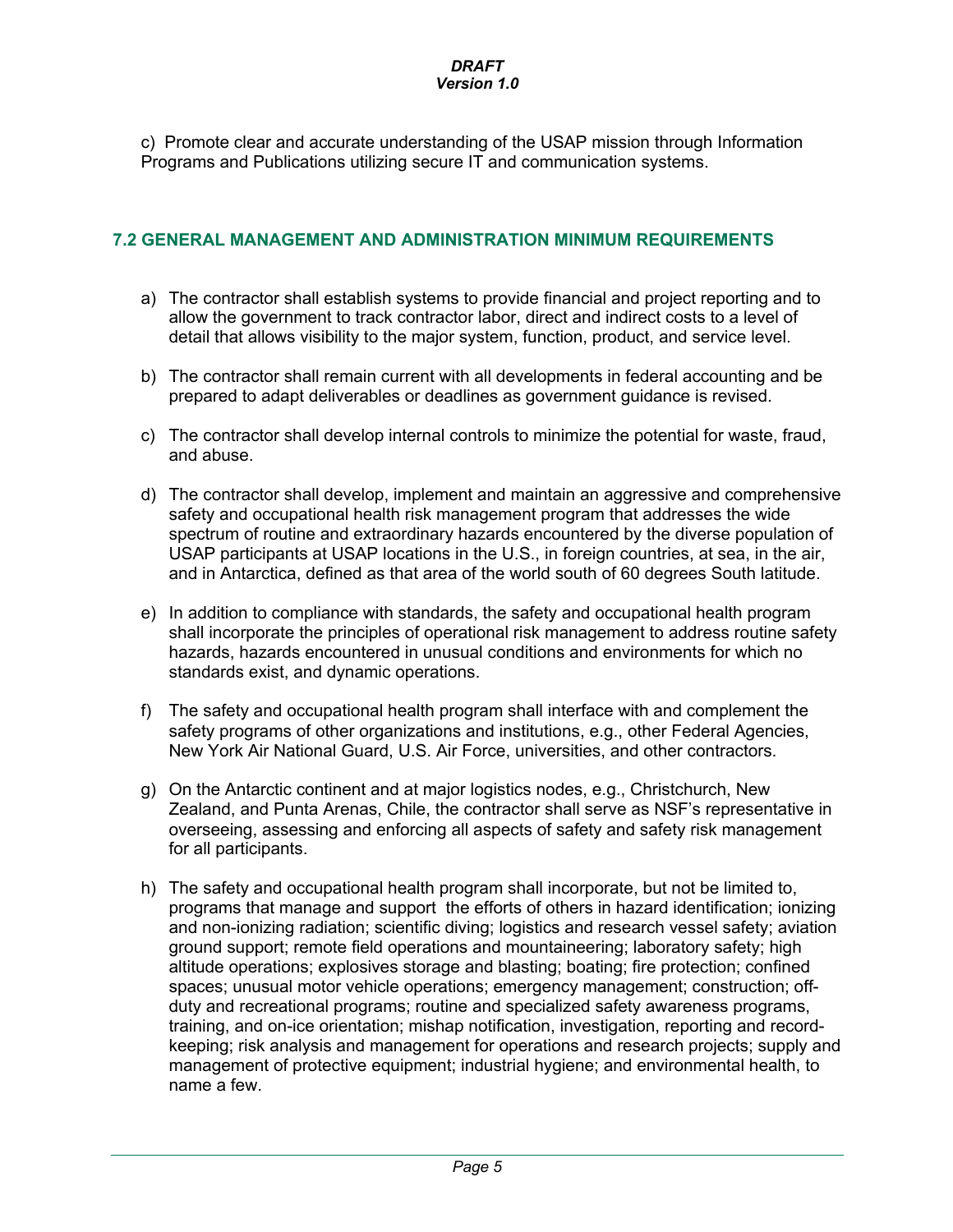- i) The contractor shall develop emergency response plans and maintain a capability to mitigate and respond to emergencies affecting USAP participants and facilities, including but not limited to medical emergencies, structural and aircraft fires, spills and other environmental emergencies, natural disasters, persons lost on land and on water, diving mishaps, persons trapped, aviation mishaps, and others. Emergency response personnel shall be appropriately trained and equipped for their duties.
- j) The contractor shall store, handle, issue, recover, dispose, and oversee the use of radioactive material used by USAP participants under NSF's supervision.
- k) The contractor shall perform environmental impact assessments for the USAP in accordance with the Protocol on Environmental Protection to the Antarctic Treaty and the National Environmental Policy Act (NEPA), and NSF policies.
- l) The contractor shall develop and maintain Spill Prevention Control and Countermeasure (SPCC) plans which adequately address conditions at all USAP locations.
- m) The contractor shall provide an environmental education program for all USAP participants.
- n) The contractor shall conduct environmental monitoring and environmental audit programs at the direction of the NSF.
- o) The contractor shall ensure that people are physically and mentally qualified to deploy to the Antarctic to perform the required work.
- p) The contractor shall maintain accurate and complete medical records of individuals, including screening records and any treatments administered in Antarctica. Medical records shall be the property of NSF and will be maintained separate from any records management system the contractor may develop for its own organizational needs.
- q) The contractor shall develop procedures for medical evacuation of USAP personnel from Antarctica.
- r) The contractor shall conduct and successfully conclude all assigned projects using commercial best practices appropriate to the activity being performed.
- s) The contractor shall provide cost estimates and resource-loaded project schedules for all projects over \$30,000, to include plans that are executable and integrate all aspects of the work.
- t) The contractor shall provide on a monthly basis project performance analysis, cost analysis, and risk management through the use of an Earned Value Management System (EVMS) for specified projects and provide early detection and notification of problems.
- u) The contractor shall perform project estimating to include: conceptual design estimates (American Association of Cost Engineers (AACE) Class 5), detailed design estimate from 30% to 70% design completion (AACE Class 2), with final cost estimates between the 90%-100% design.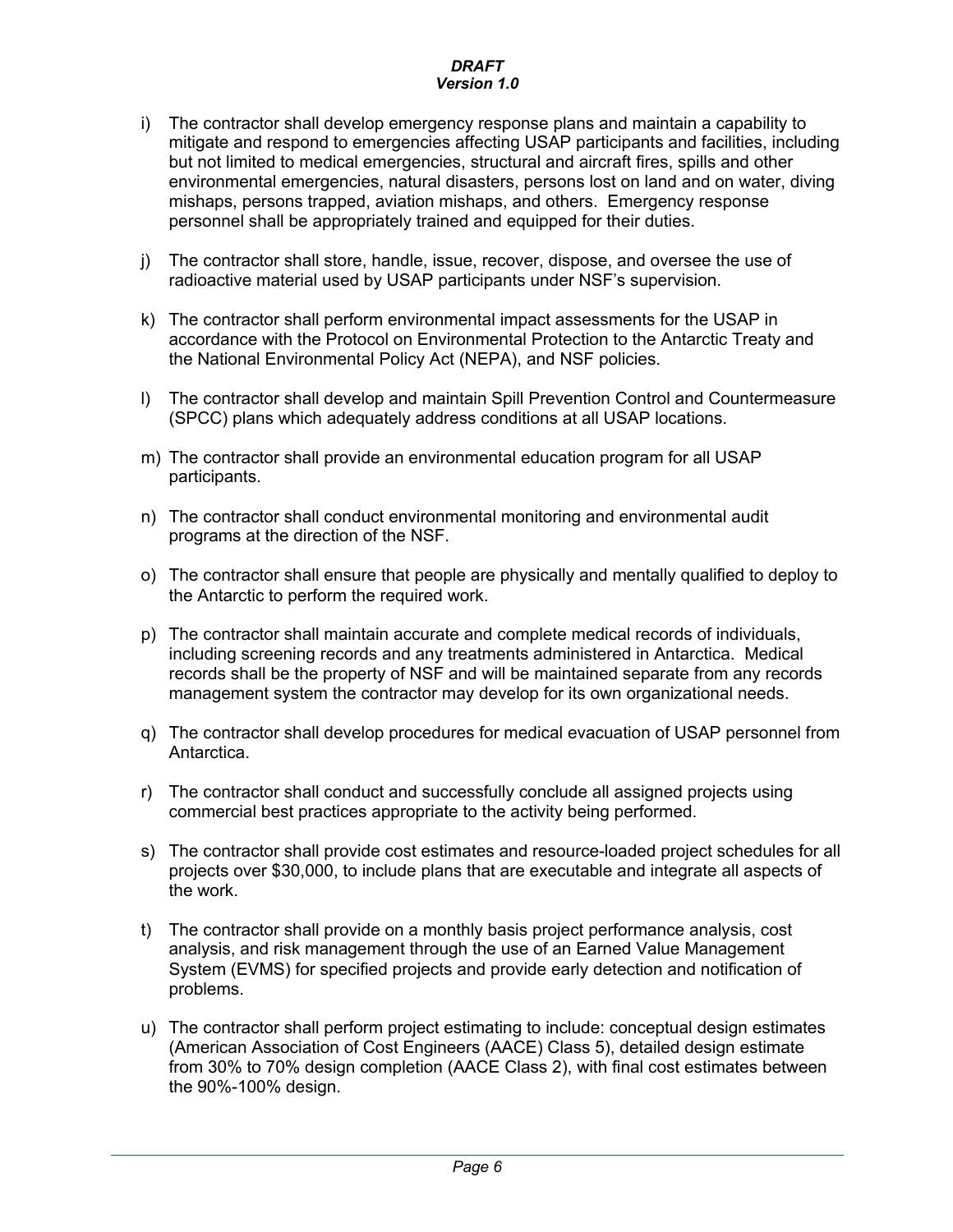- v) The contractor shall develop itemized task descriptions and schedules for all austral summer tasks and winter-over period tasks in accordance with standard project management procedures.
- w) The contractor shall promote clear and accurate understanding of the USAP mission, activities, and its history to appropriate audiences.
- x) The contractor shall ensure that all USAP participants have accurate and consistent information needed to perform their assigned duties.
- y) The contractor shall maintain an accessible repository of USAP past, present, and future knowledge and activities.
- z) The contractor shall operate the USAP.gov web portal, to provide programmatic and outreach information to program participants and the general public. The portal includes the Antarctic Sun, the USAP Photo Library, and video/multimedia resources about USAP operations and science.
- aa) The contractor shall maintain a field/CONUS (Continental United States) video production capability sufficient to support Contractor production of rapid turn-around video news releases, historical stock footage, live teleconferences, and USAP training videos.
- bb) The contractor shall establish and maintain the ability to feed USAP network transported video/audio into the public broadcast distribution system in support of NSF sponsored broadcast media events (e.g. video conference feed from Antarctica to a national television broadcaster).
- cc) The contractor shall operate an information security and privacy program that ensures adequate security and complies with federally mandated and NSF security and privacy requirements.
- dd) The contractor shall protect and enhance NSF's and USAP's information security and privacy reputation through leadership in the Federal government and academic environments.
- ee) The contractor shall provide an information assurance (IA), security, privacy, and risk management program, that communicates, implements, monitors, reports on, and improves security and privacy for all forms of USAP information. Information shall be protected to assure confidentiality, integrity, availability, authorization, authentication, and non-repudiation.
- ff) A contractor Information Assurance Program Manager (IAPM) shall have appropriate experience to support the IA Program. The IAPM shall have a Certified Information Systems Security Professional (CISSP), Certified Information Systems Auditor (CISA), Certified Information Security Manager (CISM), or Global Information Assurance Certification (GIAC) Security Leadership Certificate) (GSLC). The IAPM shall be subject to annual government approval.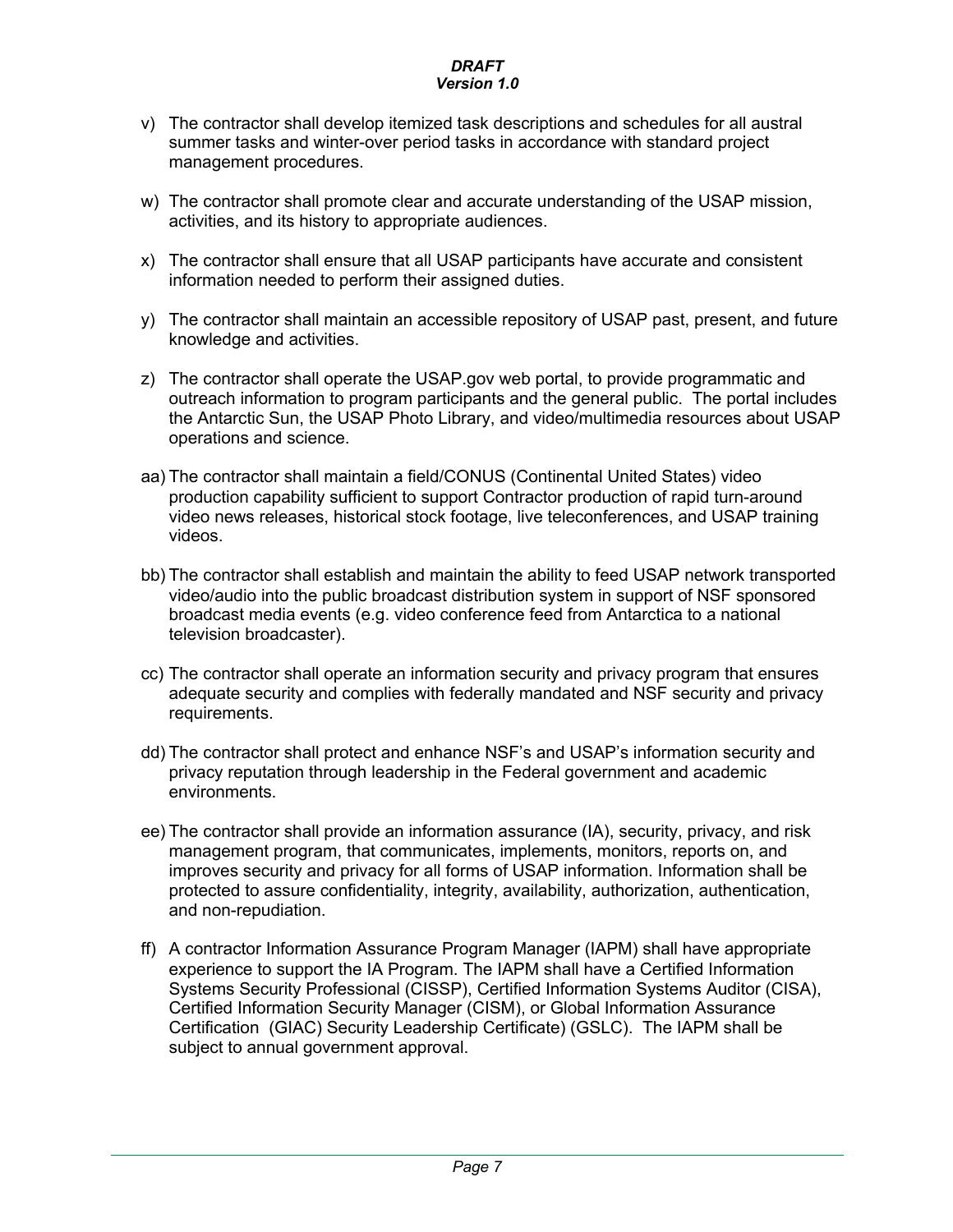- gg) The contractor shall monitor, respond to, investigate, and report on potential and actual security and privacy violations of USAP information to NSF in accordance with US Computer Emergency Readiness Team (US-CERT) and NSF guidance.
- hh) The contractor shall assure continuous USAP wide testing, implementation, monitoring, updates, reporting, and compliance with government required National Institute of Standards and Technology (NIST) information security controls.
- ii) The contractor shall provide annual IT training of all USAP program participants requiring access to USAP information technology resources to fulfill regulatory and law requirements.

### **7.3 GENERAL MANAGEMENT AND ADMINISTRATION CONSTRAINTS**

- a) The government will provide the contractor with property, equipment, and applications which the contractor must be responsible for maintaining and must take appropriate steps to ensure that they will remain functional until replacement.
- b) At the time of contract award, the contractor will assume responsibility for existing leases and charters and operator agreements (e.g, Christchurch Airport Authority, U.S. Navy at Port Hueneme).
- c) The contractor must transfer all systems and data to NSF at the conclusion of the contract.
- d) All persons employed by the contractor in Antarctica either directly or indirectly through subcontracts or other arrangements – must be US citizens or permanent residents of the US unless authorized by the NSF. This constraint does not apply to foreign-country activities in New Zealand or South America.
- e) Coordination with other national Antarctic programs and foreign governments is done only by the NSF, except when specifically authorized.
- f) All financial reporting and management of US government furnished plant, property, and equipment must be in accordance with established federal and NSF guidance.
- g) The contractor must operate a project headquarters in the continental United States.
- h) The USAP has a zero-tolerance policy for drug and alcohol abuse.
- i) All personnel must have a current National Agency Check with Inquiries (NACI) background investigation or the equivalent for foreign nationals.
- j) Unless specifically waived by NSF, the contractor must comply with the safety and occupational health program, U.S. Occupational, Safety and Health Administration (OSHA) and other Federal standards, or, in other countries, host national, regional and local standards when more stringent than U.S. standards. Where compliance is not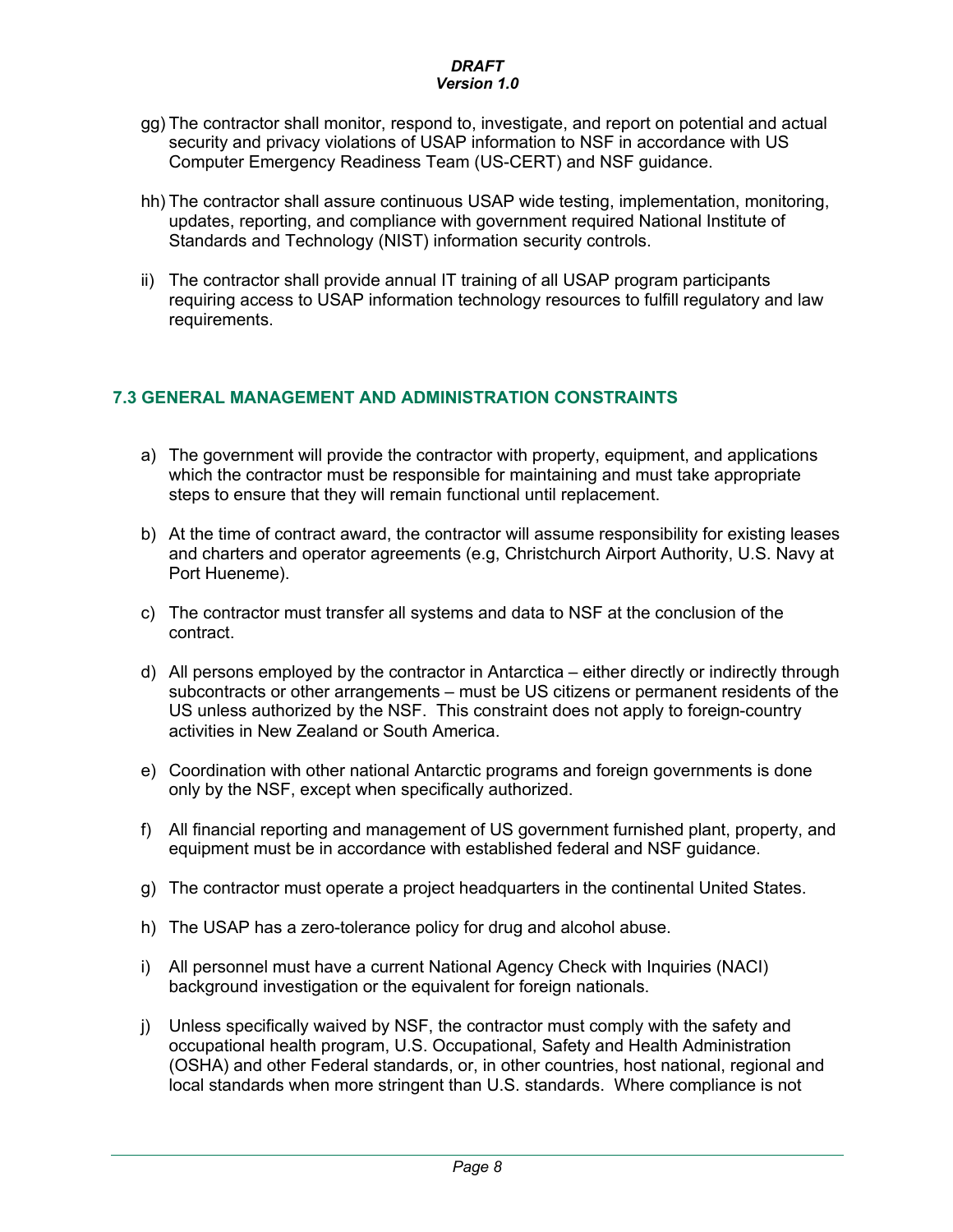feasible, alternate risk management measures will be implemented, subject to NSF approval.

- k) The contractor must comply with the Nuclear Regulatory Commission (NRC) regulations in 10 CFR (Code of Federal Regulations) Part 20 for radiation protection standards for radioactive material in Antarctica, and U.S. Department of Transportation regulations for packaging and transport of such radioactive materials.
- l) The contractor must comply with NRC, U.S. Environmental Protection Agency (EPA), and Agreement State requirements when disposing of radioactive waste generated in Antarctica and returned to the U.S.
- m) Unless specifically waived by NSF, the contractor must use applicable safety and emergency response-related consensus standards in circumstances where their use would be appropriate in the U.S. Where compliance is not feasible, alternate risk management measures will be implemented, subject to NSF approval.
- n) The contractor must comply with Department of Defense (DoD) and Air Mobility Command Aircraft Rescue and Fire Fighting (ARFF) regulations.
- o) All activities in Antarctica must be conducted in accordance with environmental protocols outlined in the Antarctic Treaty System and the Antarctic Conservation Act of 1978, as amended by the Antarctic Science, Tourism and Conservation Act of 1996.
- p) All personnel traveling to Antarctica are subject to medical, dental and psychological (winter-over only) screening against a set of guidelines administered by the NSF.
- q) As a general practice personnel may not spend longer than twelve months continuously in Antarctica without leaving the continent for a minimum period of not less than sixty days that will not be reimbursed by NSF.
- r) Project management and controls software must be equivalent to and capable of seamless linkage with Primavera, Expedition, and Timberline.
- s) Project schedules must be integrated and follow the Critical Path Method (CPM).
- t) Internet content developed must comply with NSF's web development policy and standards manual (http://www.nsf.gov/web/guide/) and any applicable federal standards. A list of federal guidelines is available on the USA.gov website (http://www.usa.gov/webcontent/reqs\_bestpractices/laws\_regs.shtml).
- u) All press releases and media activity for the USAP must be coordinated and cleared through the NSF.
- v) The contractor must comply with all information security and privacy laws, as amended and extended, including, but not limited to the Privacy Act of 1974 and the Federal Information Security Act of 2002 (FISMA 2002).
- w) The contractor must comply with all government standards, guidance, mandates, recommendations, policies, procedures, instructions, and directions for information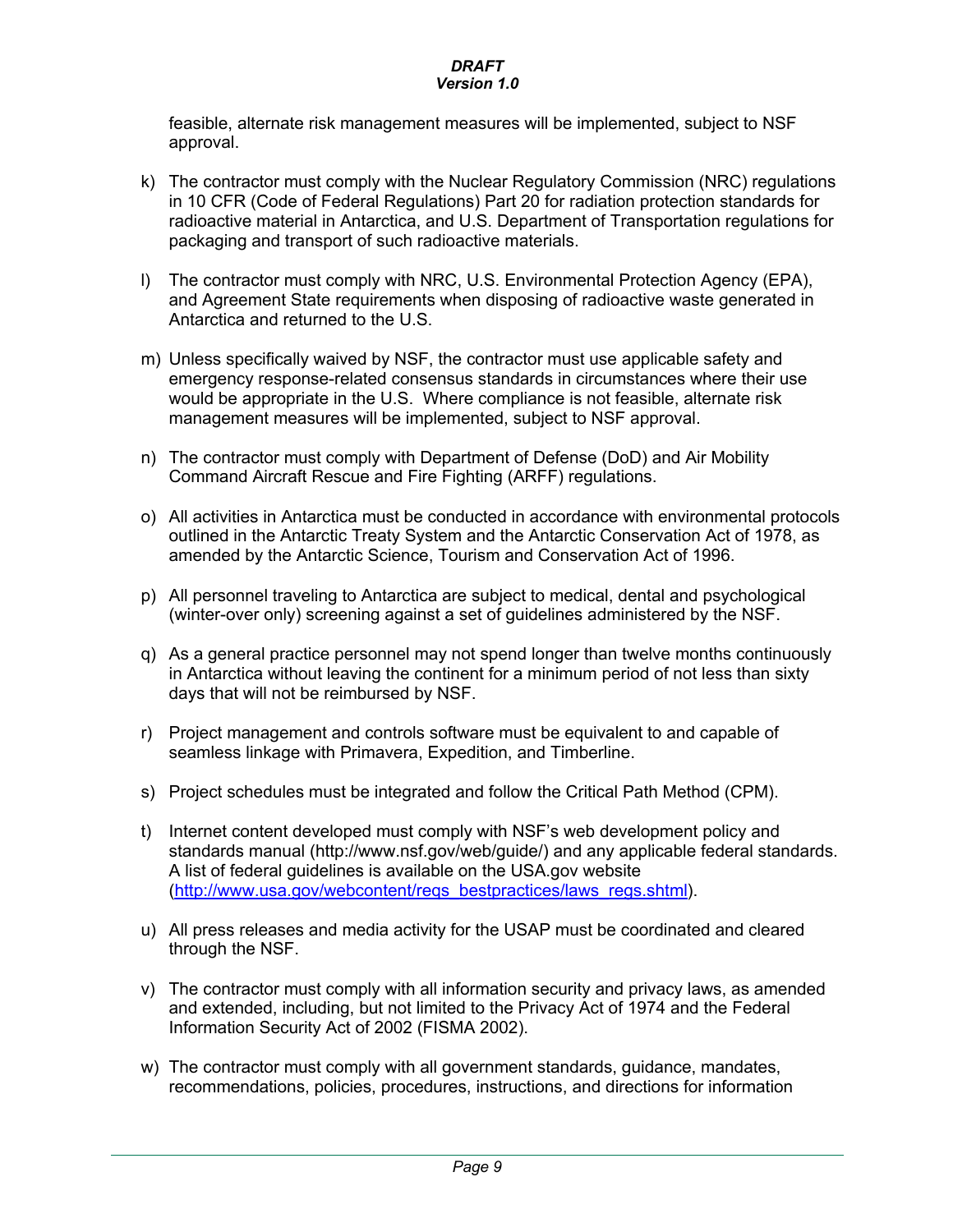# *DRAFT*

### *Version 1.0*

security and privacy. This includes, but is not limited to the NIST, Office of Management and Budget (OMB), and NSF guidance as amended and extended.

## *8. SCIENCE SUPPORT*

### **8.1 SCIENCE SUPPORT OBJECTIVES**

The mission objective of Science Support is to provide support to NSF grantees to facilitate research and experiments conducted in the Antarctic and the Southern Ocean through agile and comprehensive planning and field support.

### **8.2 SCIENCE SUPPORT MINIMUM REQUIREMENTS**

- a) The contractor shall effectively interact with potential and awarded grantees to develop timely and comprehensive field plans, operational and technical support requirements, and logistics.
- b) The contractor shall support research projects that vary in size and scope, and span the natural sciences and engineering, with education and outreach objectives that are conducted at USAP stations, remote field sites, on board research vessels, or at facilities of other nations' programs.
- c) The contractor shall provide and retain a qualified, educated, and experienced workforce to ensure continuity of the knowledge base and skills necessary to assist in the assessment of field requirements of research proposals. Science support staff shall be familiar with academic research environments and shall have the ability to support the type and scope of scientific research performed in the USAP.
- d) The contractor shall provide and sustain a planning process to efficiently coordinate and implement single and multiple NSF-investigator led science and engineering research projects that complements NSF's decisions making time lines and processes in proposal review. The planning process should achieve, but is not limited to:

i) Timely and accurate projections of current and future support requirements. ii) Enabling required activities for building and evaluating current and future support requirements.

iii) Contributing and responding to NSF's short term and long-range strategic science planning goals, and;

iv) Continuous monitoring to improve the efficiency and effectiveness of science support activities.

e) In consultation with NSF the contractor shall develop, execute and monitor a comprehensive, integrated annual science support plan of approved projects that is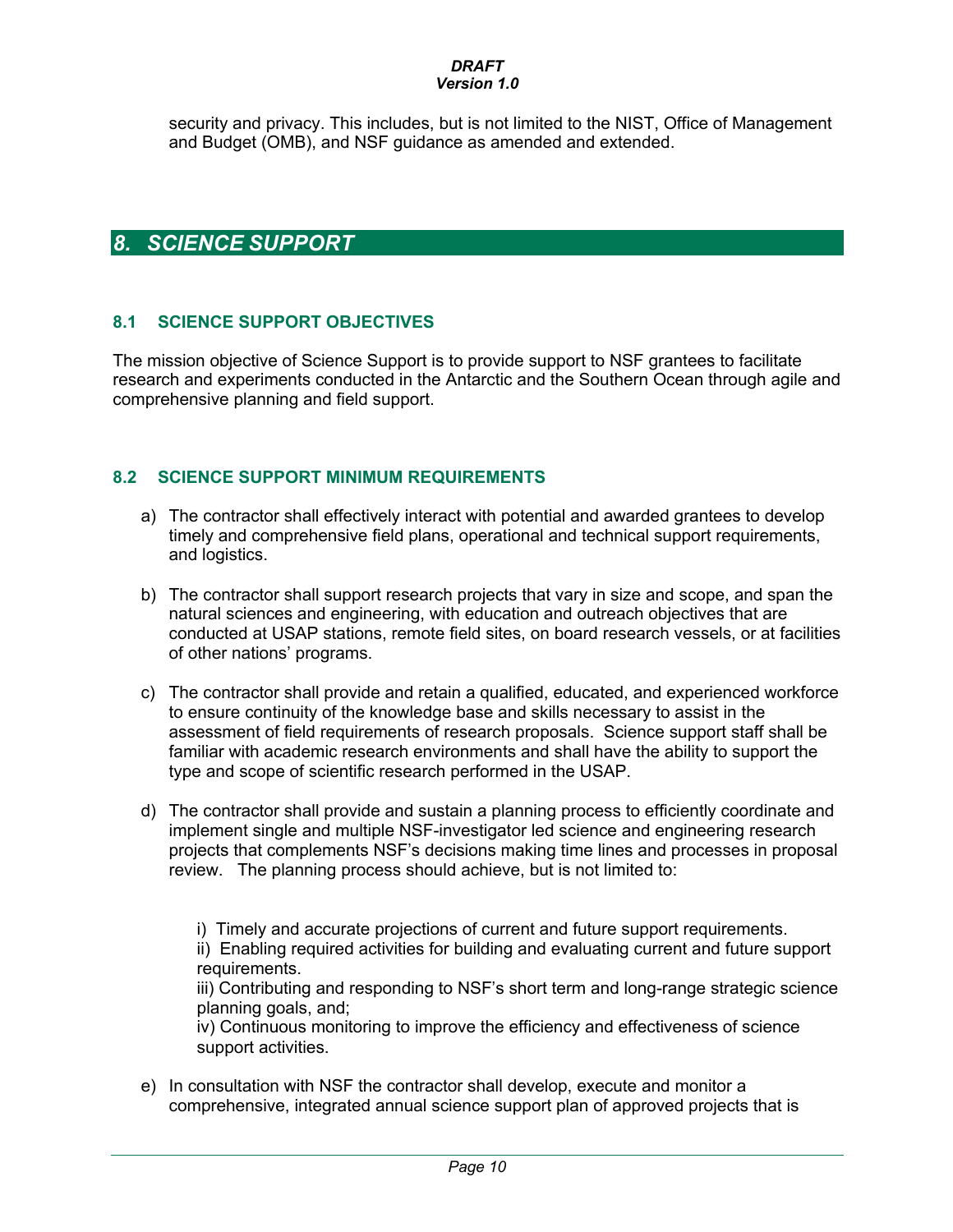within available USAP resources, budgeted cost, schedules, and other USAP-driven constraints.

- f) The contractor shall prepare an integrated science program summary for NSF approved projects and appropriate technical events for each field season.
- g) The contractor shall support projects sponsored by other Federal agencies as defined in inter-agency agreements with the NSF as well as projects coordinated with other Nations.
- h) The contractor shall communicate the 5-year outlook of major resource commitments to the research community to aid in the development of research proposals.
- i) The contractor shall ensure successful management of commitments and visibility into the planning process.
- j) The contractor shall provide an information database for interactive science planning with investigators and ensure continuity with legacy data.
- k) The contractor shall provide, operate, maintain, and replace as required common use field equipment, including installed equipment and systems mounted on research vessels.
- l) The contractor shall provide operations, maintenance, and technical support to science facilities, remote sites, and/or experiments as required.
- m) The contractor shall provide a comprehensive range of field support services for grantees.

### **8.3 SCIENCE SUPPORT CONSTRAINTS**

- a) Science support must be conducted in accordance applicable U.S. laws, regulations, and directives.
- b) Nuclear Regulatory Commission (NRC) regulations in 10 CFR Part 20 will serve as the radiation protection standards for radioactive material in Antarctica, and U.S. Department of Transportation regulations for packaging and transport of such radioactive materials apply.
- c) Disposal of radioactive waste generated in Antarctica and returned to the U.S. for disposal will be consistent with NRC, U.S. Environmental Protection Agency (EPA), and Agreement State requirements. Depending on circumstances, under NSF's supervision and authorization, the contractor will store, handle, issue, recover, dispose, and oversee the use of radioactive material used by USAP participants.
- d) Scientific diving must be conducted in accordance with 29 CFR 1910.401(a)(2)(iv), 1910.402, 1910 Subpart T, Appendix B, and the USAP Antarctic Scientific Diving Manual.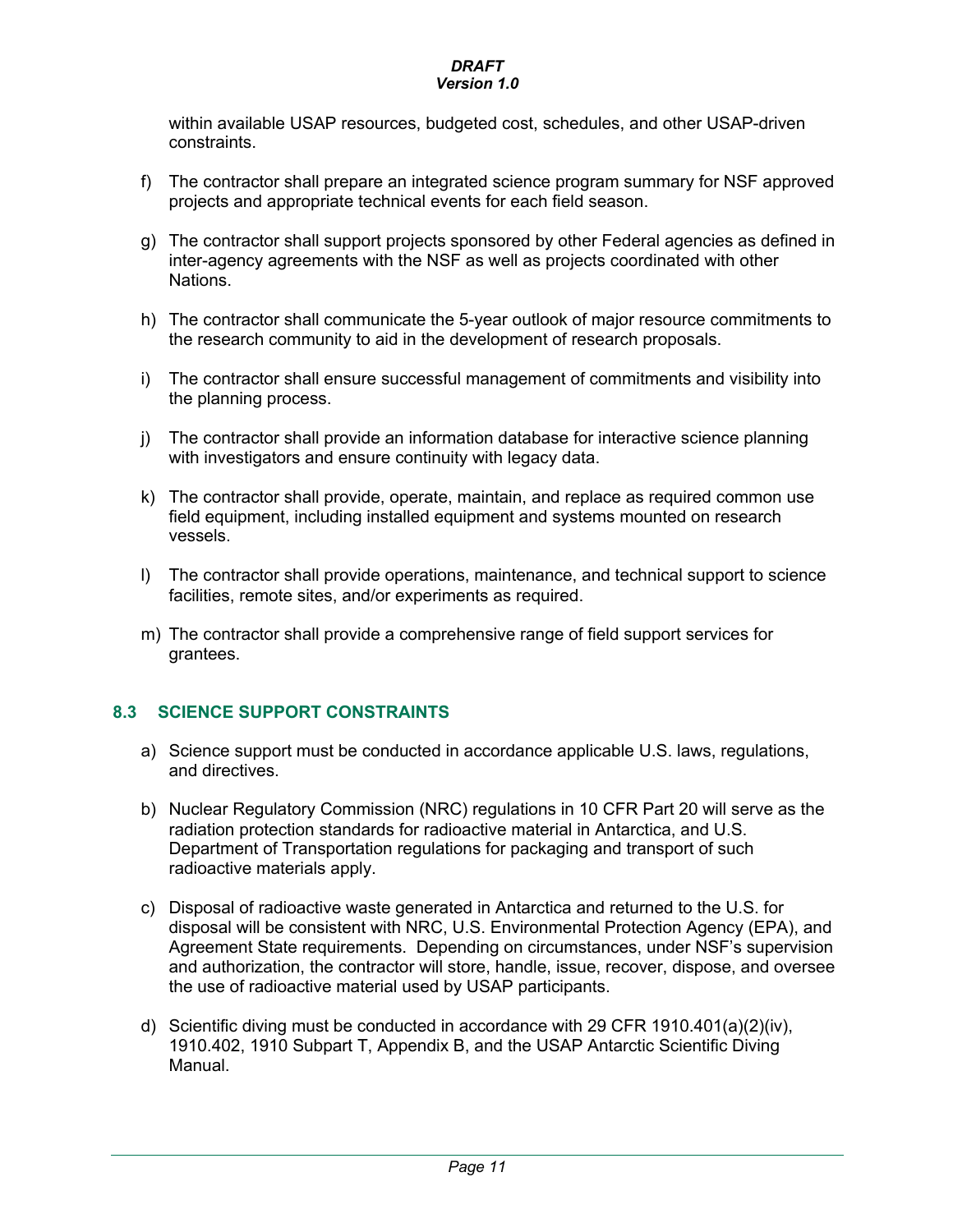- e) Explosives must be stored, handled, and transported in accordance with 29 CFR 1910.109 and 49 CFR, Chapter 1. Explosives shall be used in accordance with the more stringent of 29 CFR 1910.109 or the state regulations in which the blaster is certified.
- f) The contractor must support the authorized use of radioactive materials as required by NSF policy.

## *9. INFORMATION TECHNOLOGY AND COMMUNICATIONS*

### **9.1 INFORMATION TECHNOLOGY AND COMMUNICATIONS OBJECTIVES**

The contractor shall provide the Information Technology and Communication (IT&C) services required to allow the USAP to achieve its mission objectives. The IT and Communication objectives are listed below:

a) Deliver industry best practices to govern, sustain and evolve the IT and communications infrastructure portfolio; deliver and manage services; and, facilitate transformational improvements in USAP science research program support, mission operations, and mission management practices.

b) Provide quality and reliable communications throughout the USAP supporting voice and data transmission through a variety of communications systems and networks.

c) Upgrade and apply evolving technology to the operating satellite communications and earth stations in Antarctica and continental U.S. teleport services to the USAP-wide area network.

### **9.2 INFORMATION TECHNOLOGY AND COMMUNICATIONS MINIMUM REQUIREMENTS**

- a) The contractor shall be the principal source of supply for IT for the entire USAP program and its participants.
- b) The contractor shall provide for, operate and maintain the technical infrastructure in accordance with current industry best practice for IT services management frameworks.
- c) The contractor shall develop and sustain a proactive technology management process for IT&C to guide technology investment and refresh actions.
- d) The contractor shall provide managed services for testing/evaluation/integration of USAP program participant provided systems/equipment prior to release for transport to Antarctic operating locations.
- e) The contractor shall ensure that all Contractor provided systems/equipment shall be tested, evaluated, integrated to ensure readiness prior to release for transport to Antarctic operating locations.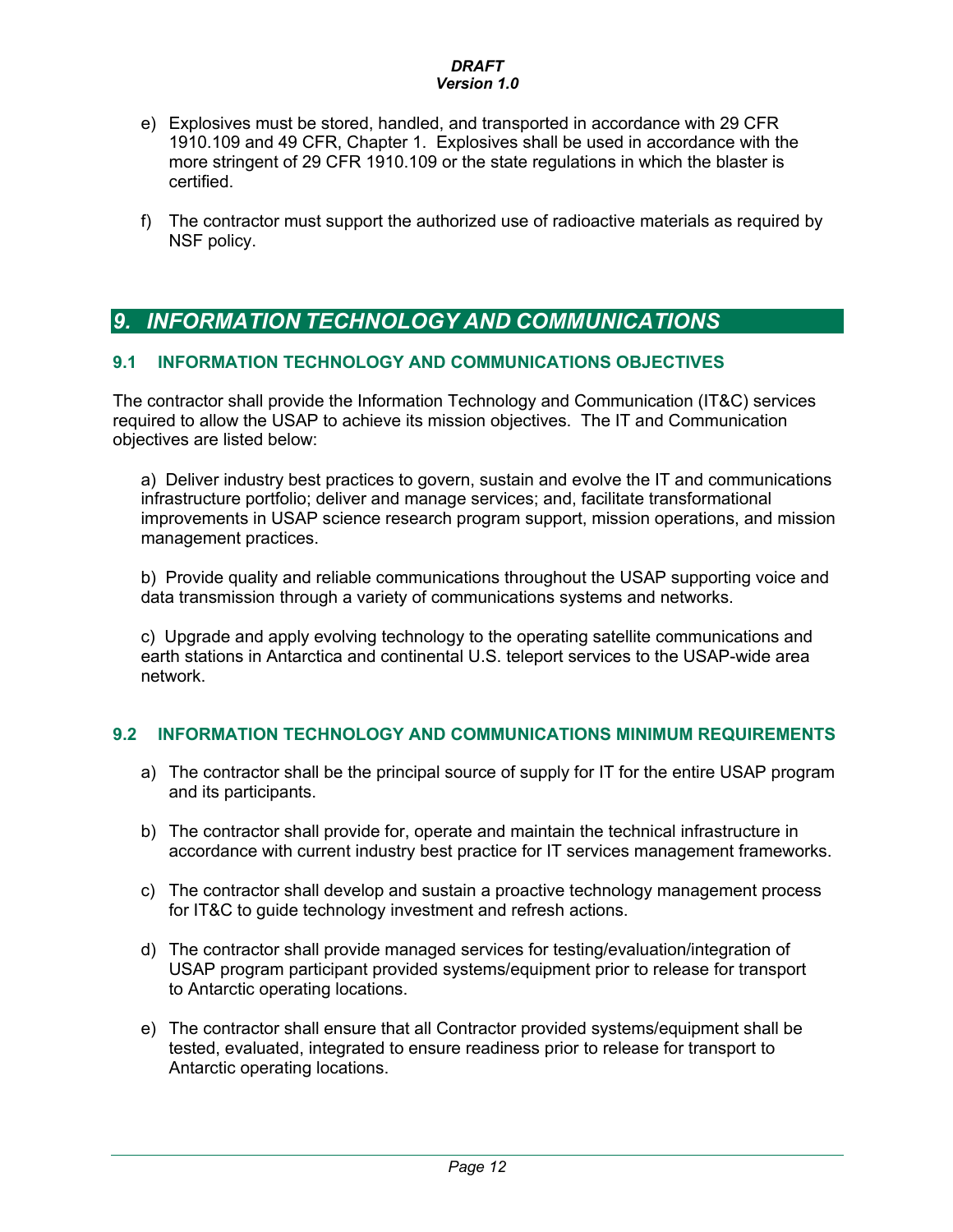- f) The contractor shall provide a high degree of integration of needs of Program participants and a high level of maturity and continuous improvement in all applicable IT&C service areas.
- g) The contractor shall provide IT strategy and transformation support to the Government based on industry best IT governance practices. The contractor shall develop, implement, and enforce enterprise architectural standards.
- h) The contractor shall provide Technology Acquisition Assessments for major systems design and development activities.
- i) The contractor shall develop, document, and implement a USAP IT Customer Service Plan that addresses the Contractor's Concept of Operations and procedures for IT&C services.
- j) The contractor shall provide all inside and outside cable plant systems design, installation, and management in accordance with applicable industry recognized standards and best practices.
- k) The contractor shall provide on-demand training for the USAP participant community for operational use of USAP-issued communications equipment.
- l) The contractor shall support all tasks involved in the operation and maintenance of all terrestrial earth stations for government and commercial fixed and mobile satellite services.
- m) The contractor shall provide, operate, and maintain new and existing global and local modern telecommunications services that support life/safety, command and control, mission operations, scientific research, and morale/welfare.
- n) The contractor shall provide regional and long haul high frequency (HF) radio, very high frequency and ultra high frequency (VHF/UHF) land mobile radio (LMR), wireless paging, point-to-point radiotelephone, mobile satellite service (Iridium Satellite LLC), and trunked microwave radio communications infrastructure, operations, maintenance, and services delivery/management.
- o) The contractor shall provide amateur radio services management for Government sponsored amateur radio club stations.
- p) The contractor shall provide radio and television programming outlet services at the Antarctic stations and for the Christchurch, NZ operating locations.
- q) The contractor shall provide professional dispatch and command center services.
- r) The contractor shall provide local area networking (LAN) and wide area networking (WAN) services to USAP operating locations and facilities.
- s) The contractor shall provide, operate, and maintain the USAP central enterprise data center capability, research vessels, and local station data center capability including physical infrastructure.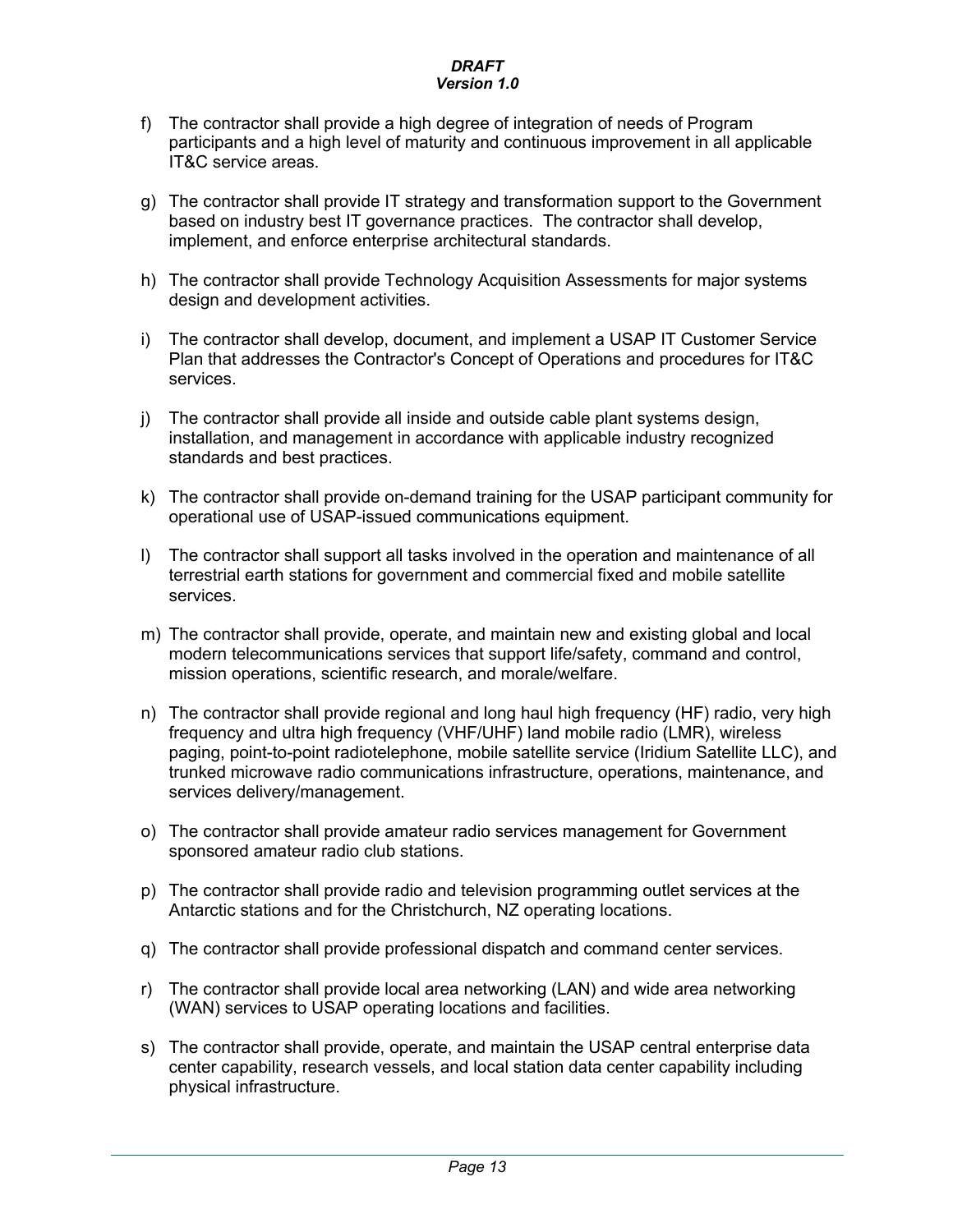- t) The contractor shall provide IT service continuity and disaster recovery services for the data centers and global WAN links.
- u) The contractor shall meet the USAP desktop computing and LAN appliance needs for USAP operations at Antarctic stations, research vessels, and non-Antarctic logistics centers.
- v) The contractor shall provide and support applications to achieve USAP mission activities utilizing non-developmental and commercial software products wherever possible.
- w) The contractor shall provide general electronics troubleshooting, bench repair and servicing capability at all Antarctic stations.
- x) The contractor shall provide an IT&C system that flexibly accommodates a range of science project needs as science requirements evolve.
- y) The contractor shall assess technology selection/insertion and conduct make-or-buy assessments, issuing a formal report/recommendation for proposed major acquisitions where the Government will take ownership.
- z) The contractor shall support IT&C services commitments made by the Government to external customers prior to contract transition, including other Federal Government tenants and partners.
- aa) The contractor shall team with Space and Naval Warfare (SPAWAR) Systems Center Charleston and its contractors for joint operations and maintenance support of the McMurdo shore-station HF radio system, as specified in a mutually agreed integrated logistics support plan to be provided by the Government.
- bb) The contractor shall utilize SeaSpace Inc. TeraScan Government Furnished Equipment (GFE) satellite remote sensing earth terminals and associated data processing hardware/software unless otherwise specified by the Government.
- cc) The contractor shall maintain Aeronautical Flight Telecommunications Network (AFTN) service connection and custom application software until directed otherwise by the government.

### **9.3 INFORMATION TECHNOLOGY AND COMMUNICATIONS CONSTRAINTS**

- a) The contractor must comply with U.S. Statute Law, NIST, OMB and NSF guidance, policy, standards, and direction. Contractor shall take particular note of FISMA statute law and NSF agency implementation of FISMA guidance.
- b) The contractor must ensure that government furnished legacy mission applications transitioned to the contractor remain functional until replacement.
- c) The contractor must provide a Chief Information Officer (CIO) as part of the senior management team to oversee the governance of IT&C.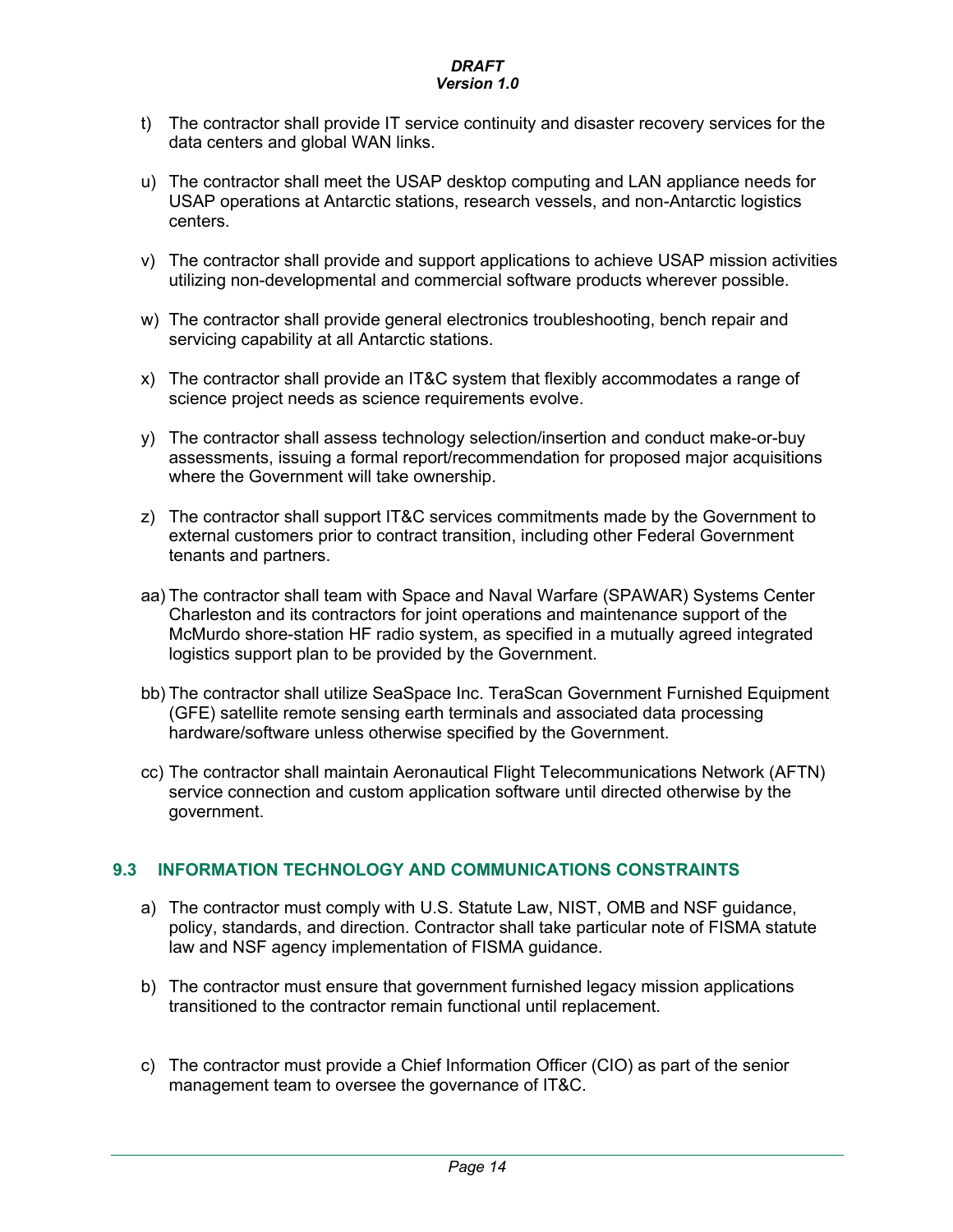- d) The contractor must comply with USAP electromagnetic (EM) spectrum management guidelines, protocols, and procedures.
- e) The contractor must comply with NSF application of Federal Communications Commission (FCC) amateur radio regulation.
- f) The contractor must comply with NSF EM spectrum management policy and implementation.
- g) The contractor must use government furnished space segments where applicable.
- h) The contractor must comply with the terms/conditions of the NSF-Navy Media Center Memorandum of Understanding (MOA), as amended and extended. The contractor must also comply with regulations/guidance stipulated by inter-Governmental agreements securing services from the Navy Media Center, the Navy Motion Picture Service, and Antarctica/NZ. The contractor must comply with content copyright restrictions. The contractor must serve in the capacity of "Outlet Station Manager" per agreement with the Navy Media Center.
- i) The Government will retain ownership of the USAP wide area networking infrastructure.
- j) Contractor personnel performing technical servicing of Antarctic station radio communications systems must possess a proficiency equivalent of an FCC General Radiotelephone Operator License (47CFR13).
- k) Communications satellite assets supporting Amundsen-Scott South Pole Station are NSF-owned.
- l) Contractor personnel performing in the capacity of Antarctic station radio operators, emergency response center managers, and similar functions will utilize the following professional standards, or equivalents:

i) National Fire Protection Association (NFPA) Job Performance Standard 1061, Standard for Professional Qualifications for Public Safety Telecommunicator ii) Association of Public-Safety Communications Officials (APCO) National Public Safety Telecommunicator Safety Training Standard

iii) FCC Restricted Radiotelephone Operator Permit (radiotelephone operator's restricted certificate) (47CFR13) as appropriate.

m) The contractor must ensure that radio operators of HF radio communications services provide operating procedures, on-going training plans, and skilled staff versed with the unique skills required for HF radio communications, to include a familiarity with the behavior of HF radio propagation conditions as experienced in the polar regions.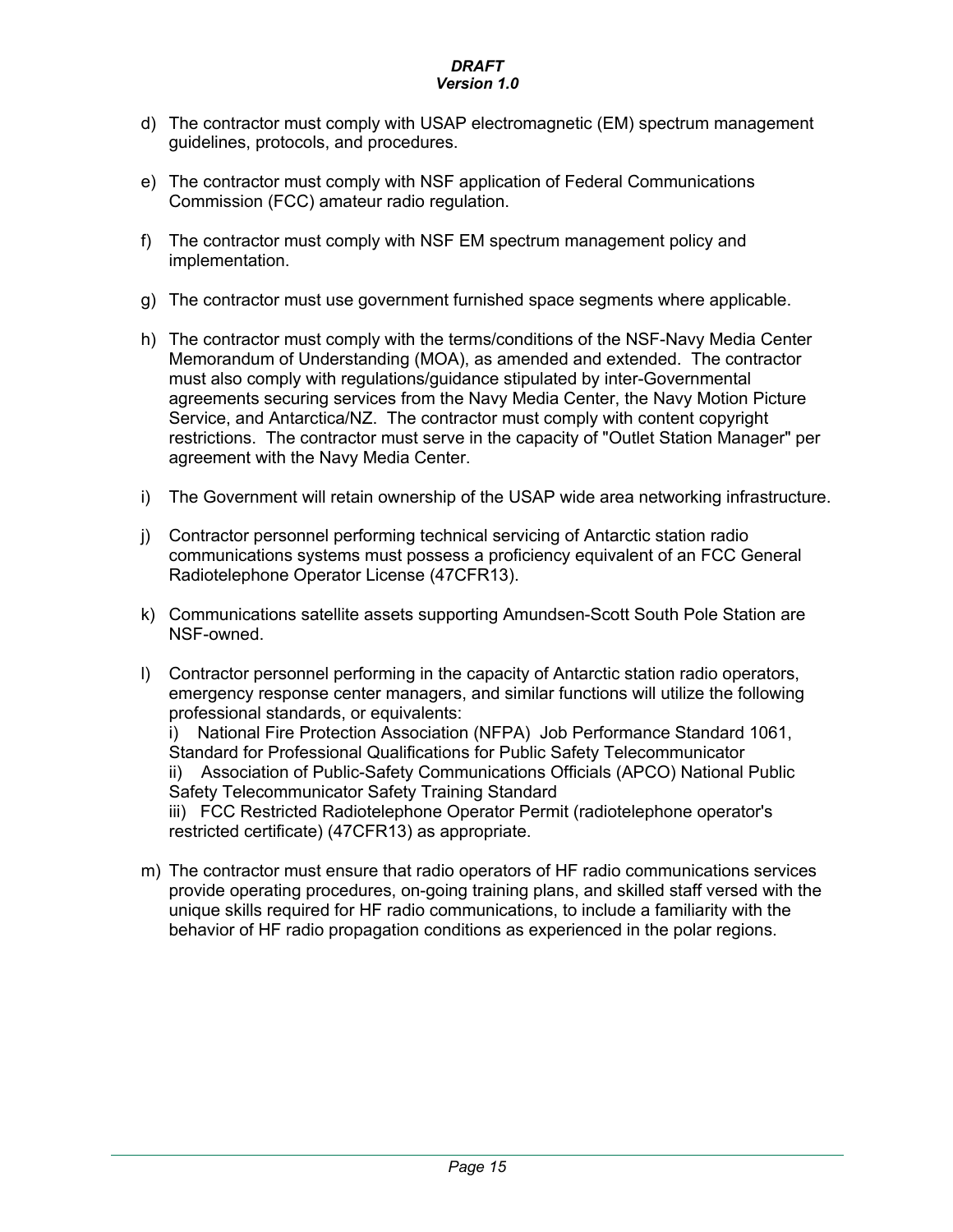## *10. TRANSPORTATION AND LOGISTICS*

### **10.1 TRANSPORTATION AND LOGISTICS OBJECTIVES**

The contractor shall provide the services required to allow the USAP to achieve its transportation and logistics mission objectives. The mission objectives are to:

a) Operate a fully integrated supply chain, cargo and personnel movement network (air, land and sea) that effectively and efficiently supports the USAP mission;

b) Optimize the physical footprint of personnel and assets throughout USAP while fully achieving the USAP mission.

### **10.2 TRANSPORTATION AND LOGISTICS MINIMUM REQUIREMENTS**

- a) The contractor shall coordinate the planning, schedules, and support for all USAP aircraft and vessels.
- b) The contractor shall provide comprehensive support for USAP aviation operations (exclusive of aircraft maintenance and air traffic control).
- c) The contractor shall provide planning and coordination for scheduled and unscheduled inter- and intra-continental flight activities in support of all USAP activities.
- d) The contractor shall efficiently use available USAP facilities, and utilize other potential resources to store, control, issue, and restock supplies and materials to support the needs at the three Antarctica stations and at other sites of USAP activity.
- e) The contractor shall develop transportation networks and coordinate the use of transportation assets to enable efficient personnel and materials movement in support of all USAP operations and science activities.
- f) The contractor shall provide complete visibility for the location and movements of all material and personnel associated with the USAP.
- g) The contractor shall utilize industry standard supply chain systems to achieve integrated management of the entire logistics function to optimize use of existing infrastructure, minimize physical footprint, and minimize cost of inventory.
- h) The contractor shall provide leadership in logistics planning for the movement of all materials (including scientific samples and instruments) and personnel to and from Antarctica.
- i) The contractor shall develop specifications for, solicit providers for, and arrange the procurement of all required materials utilizing a best value analysis.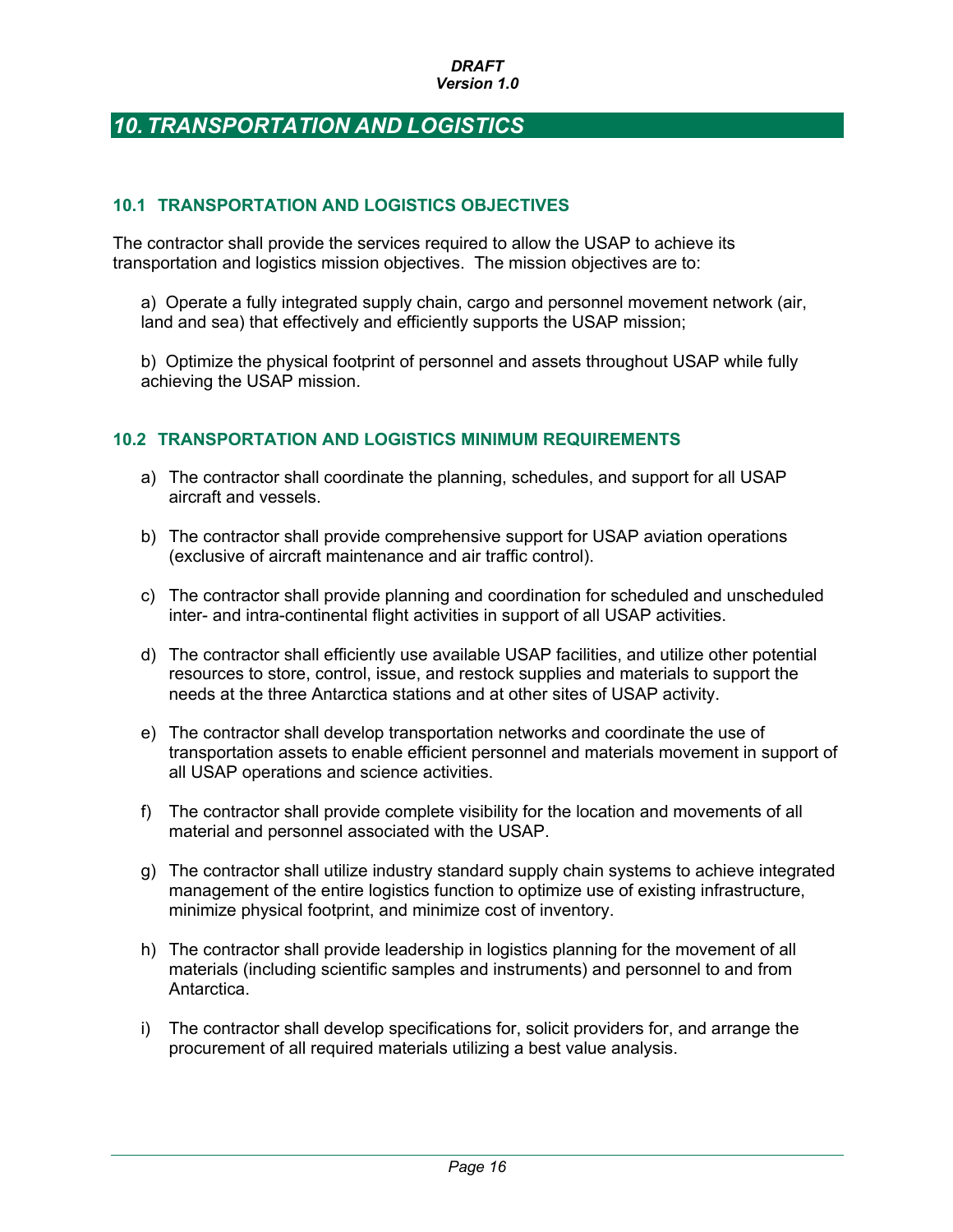- j) The contractor shall provide for the proper storage, transport, documentation and handling of all materials for use in the USAP from point of origin to destination, and if needed, return.
- k) The contractor shall process and provide all travel and outfitting services for USAP participants to designated work sites that are part of the USAP.
- l) The contractor shall provide and maintain an effective inventory control program designed to encourage economy of supplies.
- m) The contractor shall manage cargo staging and loading and unloading for aircraft and ships at all supply chain network nodes.
- n) The contractor shall administer legal representation for the USAP leases (e.g., office and warehouse space, vehicles and equipment).
- o) Upon contract award, contractor must provide for guard services at USAP facilities in **Christchurch.**

### **10.3 TRANSPORTATION AND LOGISTICS CONSTRIANTS**

- a) The contractor must comply with the requirements contained in the Federal Travel Regulation related to travel issues and reimbursement rates.
- b) The contractor must comply with NSF Waste Regulations (45 CFR 671) and the terms and conditions of the USAP Master Permit.
- c) The contractor must comply with common rules and regulations governing transportation as enforced by the Federal and State's Departments of Transportation and the Federal Aviation Administration throughout the USAP.

## *11. INFRASTRUCTURE, OPERATIONS, AND PROFESSIONAL SERVICES*

### **11.1 INFRASTRUCTURE, OPERATIONS, & PROFESSIONAL SERVICES OBJECTIVES**

The contractor shall plan, manage, and execute necessary services required to support permanent and temporary facilities, roads, airfields, ports, utilities, and fuel systems that support science, operations, and general administration of the USAP and allow the USAP to achieve its mission objectives. The Infrastructure, Operations and Professional Services objectives are listed below: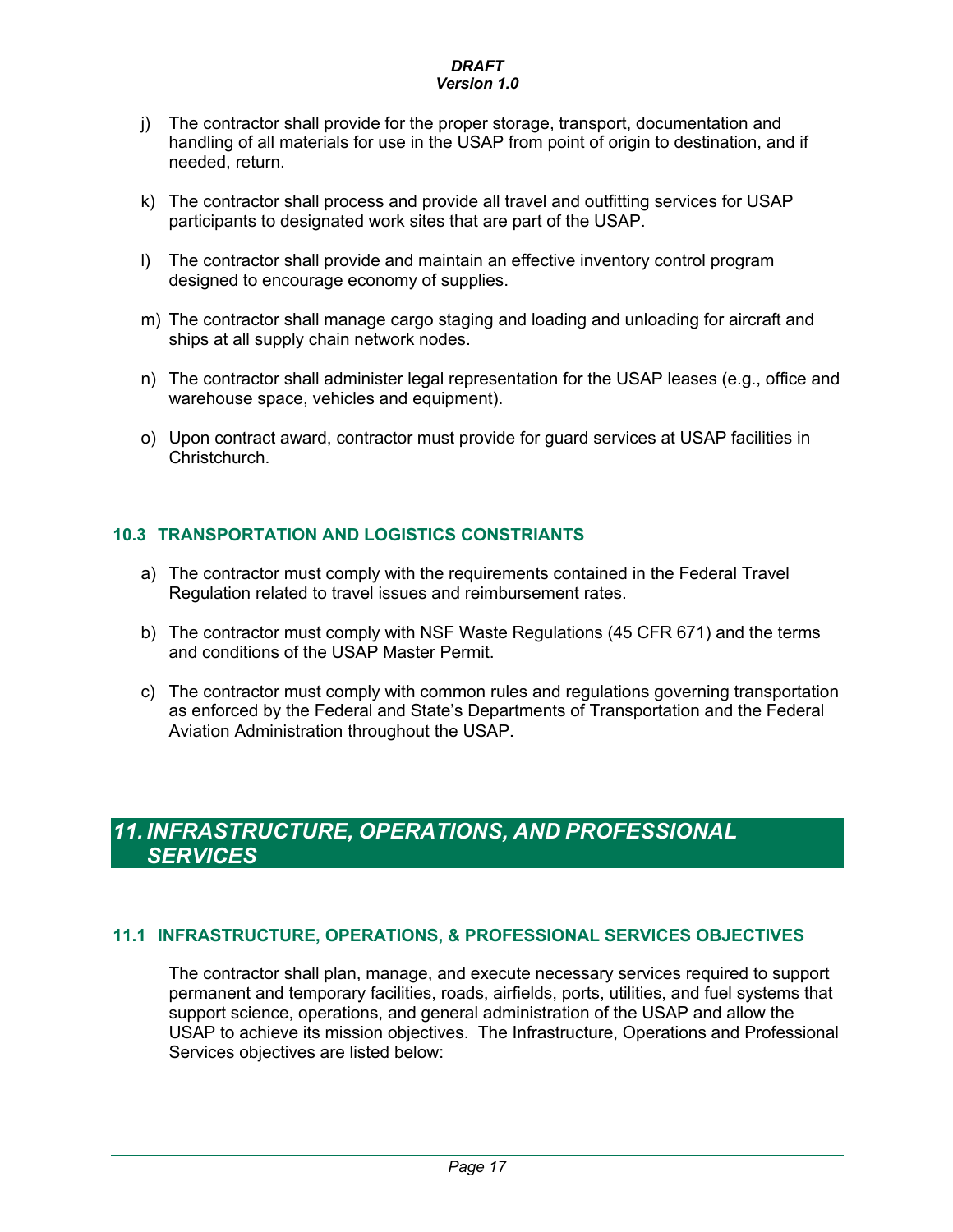a) Supporting a safe and hygienic working and living environment through sound planning principles.

b) Preventing loss of life and property with a comprehensive fire and emergency services program.

c) Maximizing operational efficiency and flexibility throughout the infrastructure network.

d) Optimizing support capabilities to minimize the physical footprint and enhance energy efficiency consistent with environmental practices.

e) Demonstrating flexibility in response to changing programmatic requirements.

### **11.2 INFRASTRUCTURE, OPERATIONS, & PROFESSIONAL SERVICES MINIMUM REQUIREMENTS**

- a) The contractor shall implement a proactive and comprehensive fire, safety and related emergency prevention program, incorporating inspections, training and other forms of outreach and enforcement.
- b) The contractor shall stock and provide personal protective equipment, and training in its proper use, for all conditions encountered and all activities engaged in by USAP participants.
- c) The contractor shall regularly inspect and maintain existing fire protection, detection and alarm systems in accordance with appropriate standards.
- d) The contractor shall maintain a capability to coordinate, manage, respond to and mitigate emergencies of all types affecting USAP to include the provision of appropriate level(s) of medical services/expertise at all Antarctic stations and at field camps.
- e) The contractor shall maintain, manage and operate vehicles and mechanical equipment to industry standards as applicable to USAP to ensure availability of assets at all stations and field sites.
- f) The contractor shall stock, operate, manage and maintain a dedicated mechanical/electrical equipment center(s) serving the needs of all stations and field science programs.
- g) The contractor shall provide comprehensive meal planning and food services at the three stations and at field camps in Antarctica ensuring a reasonable variety and appropriate nutritional content.
- h) The contractor shall provide and manage housing assets to supply appropriate berthing for program personnel at all stations, at field camps and on research vessels.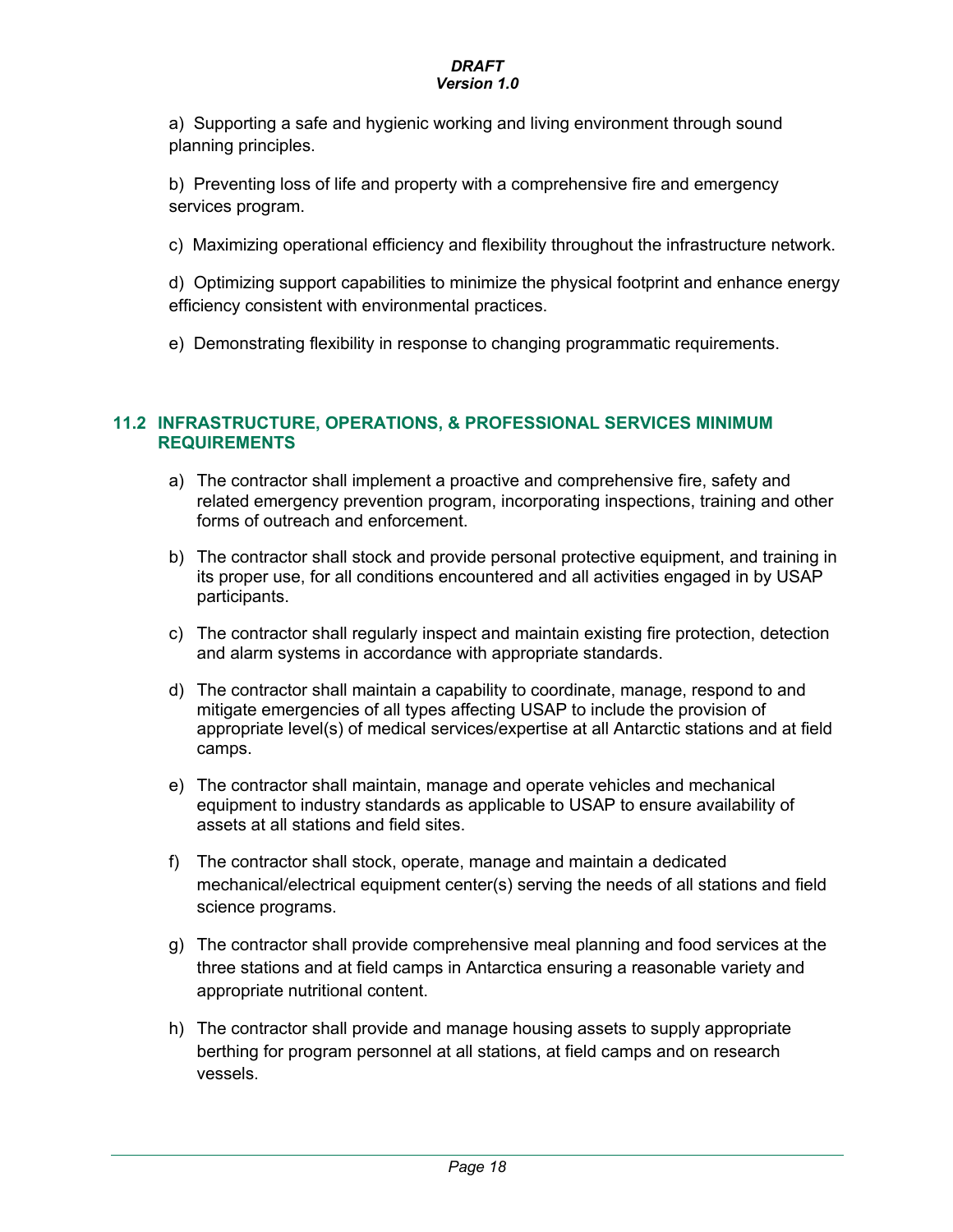- i) The contractor shall clean common use living space, bathrooms, administrative offices and other public areas at all stations.
- j) The contractor shall provide laundry services to meet USAP operational requirements.
- k) The contractor shall provide site-appropriate social, recreational and entertainment functions in Antarctica. The contractor shall operate and maintain a retail store(s) at each of the three Antarctic stations for the sale of snacks, toiletries, personal hygiene products, and souvenirs.
- l) The contractor shall provide a means at all stations for participants to obtain U.S. currency.
- m) The contractor shall provide U. S. Postal services at each of the three Antarctic stations and at the Air Post Office (APO) in Christchurch NZ.
- n) The contractor shall develop engineering designs as required for new infrastructure or modifications to existing facilities. All engineered designs shall be stamped by a professional engineer and/or architect as appropriate.
- o) Professional Engineers (PE's) in all engineering disciplines should be available for engineering design, and review of all construction, renovations, and facility maintenance requirements.
- p) The contractor shall coordinate with other USAP professional and technical service contractors/providers for design and construction as appropriate.
- q) The contractor shall manage, operate and maintain all USAP facilities, utilities, infrastructure systems and mechanical/electrical equipment to a service level that maximizes efficiency and life expectancy.
- r) The contractor shall manage, operate, and maintain all USAP bulk fuel storage and distribution systems.
- s) The contractor shall manage, operate, and maintain facilities at McMurdo and Palmer Stations that facilitate the safe and efficient on- and off-loading of cargo, fuel, and research vessels.
- t) The constructor shall construct, manage, operate, and maintain airfield(s)/heliport(s) (and necessary support systems) to facilitate safe and effective USAP air operations.
- u) The contractor shall distribute reliable and continuous utilities services for fuel, power, water, and sewage treatment at all USAP stations on a 24/7/365 basis and as required at field camps.
- v) The contractor shall collect, process, package, and document solid waste generated by the USAP, including hazardous materials, to ensure acceptance for import and disposal in the U.S.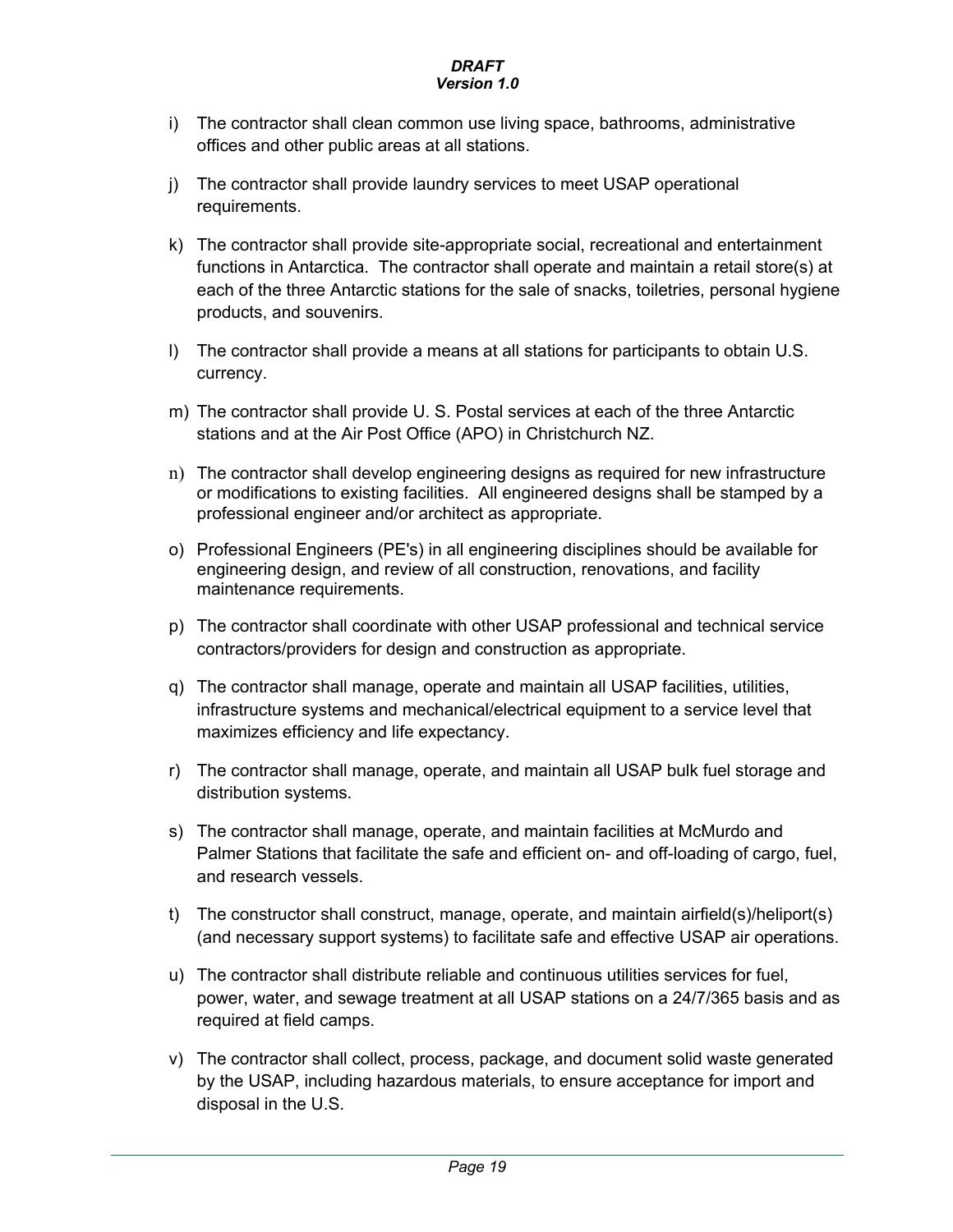- w) The contractor shall provide site specific aviation weather observations when required.
- x) The contractor shall plan, design, execute and manage capital projects proactively using tools consistent with industry best practices (e.g., Earned Value Management).
- y) The contractor shall provide for appropriate purchase, management, and use of hazardous materials, including explosives.
- z) The contractor shall maintain a reliable supply of appropriate fuel at all facilities where fuel is required.
- aa) The contractor shall establish and maintain communications facilities for reliable communication with and monitoring of the status of persons, vehicles, and field camps.

### **11.3 INFRASTRUCTURE, OPERATIONS, & PROFESSIONAL SERVICES CONSTRAINTS**

- a) National Fire Protection Association (NFPA) National Fire Codes and OSHA standards, as applied to structures, equipment, and personnel, will be applicable in Antarctica in those circumstances where their use would be applicable in the U.S. unless specifically waived by NSF.
- b) The contractor must comply with International Building Code (IBC) and family of codes for design application.
- c) The contractor must comply with Department of Defense (DOD)/Air Mobility Command air operations regulations (e.g., ARFF).
- d) All position-related licenses and certifications must be kept current.
- e) All foods furnished by the contractor are subject to inspection by the US Government.
- f) Waste management operations must be compliant with NSF Waste Regulations (45 CFR 671) and the terms and conditions of the USAP Master Permit.
- g) Waste classification, packaging, and labeling must be in accordance with the Resource Conservation and Recovery Act as well as applicable regulations issued by USDA, DOT, International Air Transportation Association (IATA), the International Maritime Dangerous Goods (IMDG), and applicable individual state ecology and health departments.
- h) Postal service support must be conducted in accordance with the DD Form 1144 Support Agreement dated September 2005 between the NSF and the Pacific Air Forces (PACAF).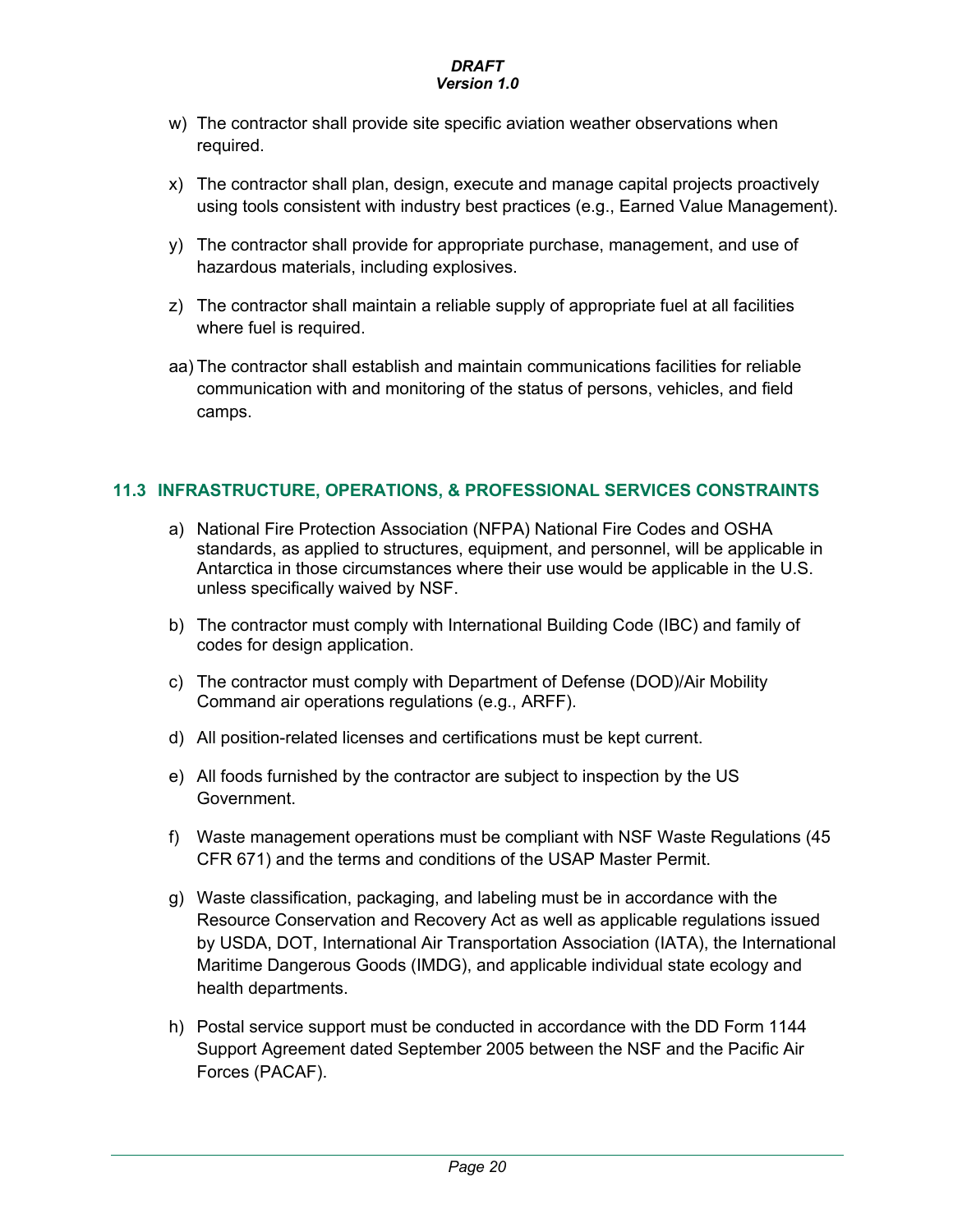i) American Petroleum Institute (API) guidelines and regulations must be followed to the maximum extent within the USAP.

## *12. ACRONYM LIST*

## **A**

AACE - American Association of Cost Engineers

AFTN - Aeronautical Flight Telecommunications Network

APO - Air Post Office

APCO - Association of Public-Safety Communications Officials

API - American Petroleum Institute

ARFF - Aircraft Rescue and Fire Fighting

## **B**

## **C**

CFR - Code of Federal Regulations CIO - Chief Information Officer CISA - Certified Information Systems Auditor CISM - Certified Information Systems Manager CISSP - Certified Information Systems Security Professional CONUS - Continental United States CPM - Critical Path Method

## **D**

DoD - Department of Defense DOT - Department of Transportation

## **E**

EM - Electromagnetic EPA - Environmental Protection Agency EVMS - Earned Value Management Systems

## **F**

FCC - Federal Communications Commission FISMA - Federal Information Security Management Act

## **G**

GFE- Government Furnished Equipment GIAC - Global Information Assurance Certification GSLC - GIAC Security Leadership Certificate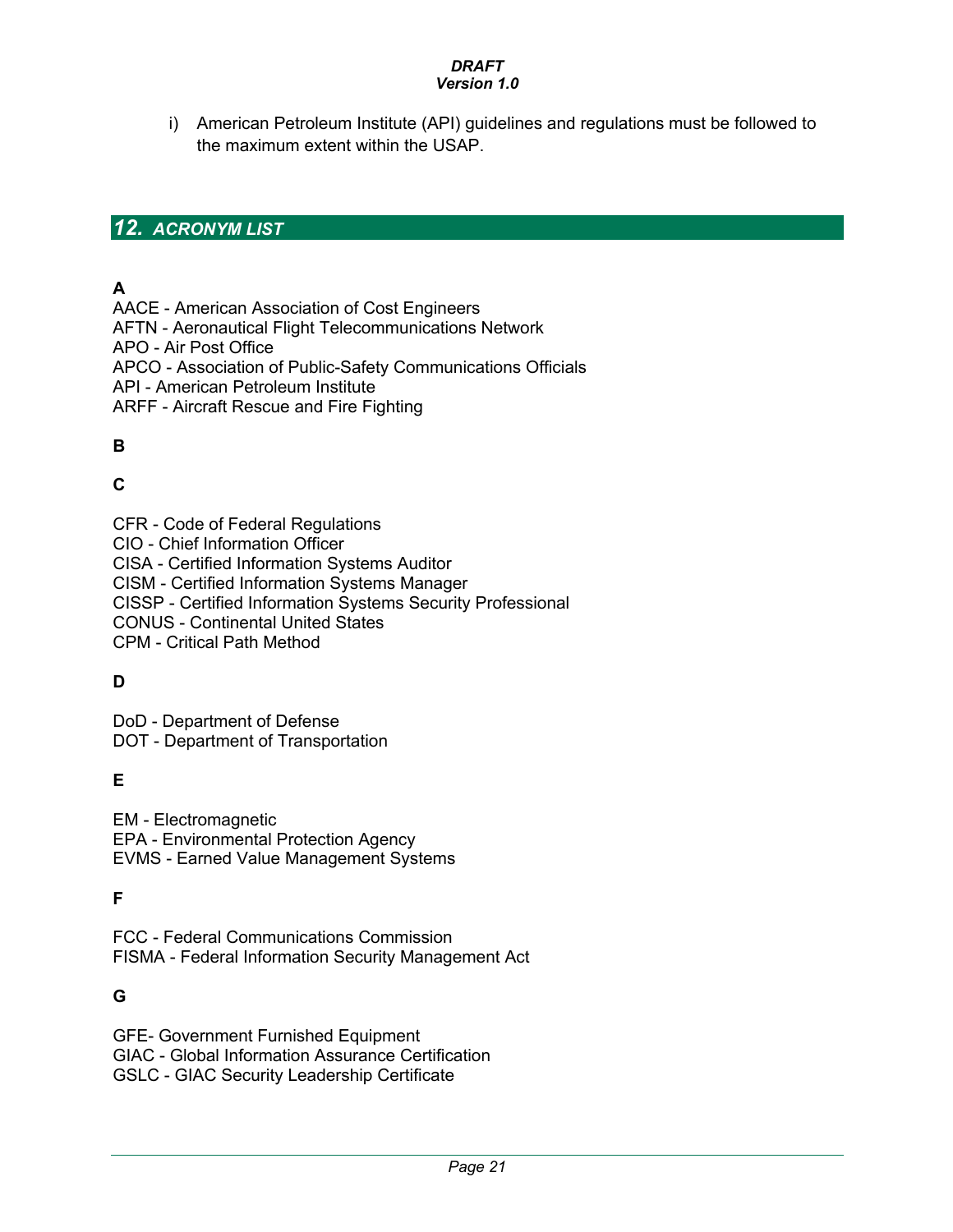**H**

HF - High Frequency

**I**

IA - Information Assurance IAPM - Information Assurance Program Manager IATA - International Air Transportation Association IBC - International Building Code IMDG - International Maritime Dangerous Goods

**J**

**K**

**L**

LAN - Local Area Networks LMR - Land Mobile Radio

## **M**

MOA - Memorandum of Agreement

**N**

NACI - National Agency Check with Inquiries NEPA - National Environmental Policy Act NFPA - National Fire Protection Association NIST - National Institute of Standards and Technology NZ - New Zealand NRC - Nuclear Regulatory Commission

## **O**

OPP - Office of Polar Programs OMB - Office of Management and Budget OSHA - Occupational, Safety and Health Administration

## **P**

PACAF - Pacific Air Forces PE - Professional Engineer

## **Q**

**R**

**S**